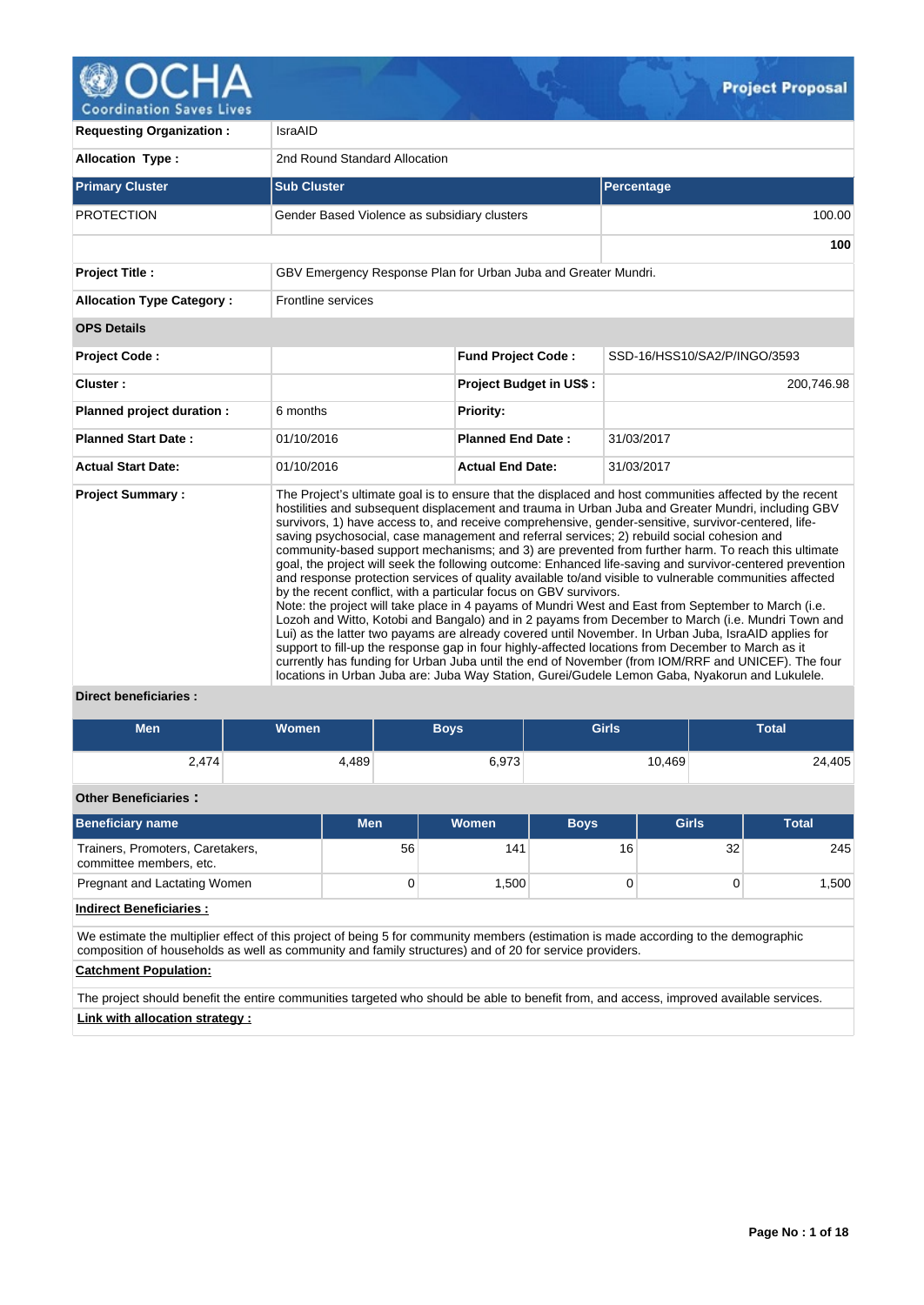First, the project will ensure the availability of, and access to, life-saving, survivor-centered psychosocial and case management services of quality to affected communities, with a particular focus on GBV survivors, through 1) training of psychosocial and medical first respondents in the affected areas (4 payams in Mundri East and West and 3 locations in Urban Juba); and 2) establishment of effective, safe, ethical referral mechanisms. In parallel, the project will ensure that affected communities have access to information (e.g. negative consequences of GBV, services available/referral pathway, rights etc.) and can safely access services available to them. Thus, the project intends to save lives and alleviate sufferings through safe access to services with dignity, and fully reflect the second objective of the protection cluster to ensure the availability of, and safe and free access to quality protection response services.

In addition, the project will work with communities to (re)build community-based prevention mechanisms and ensure a safer environment for all, especially women, children, the elderly, and people with disability – who were particularly affected by the shocks of conflict, displacement and crisis. Thus, the project will ensure that communities are capable and prepared to address threats and vulnerabilities, while maximizing existing positive coping mechanisms, in accordance with the Protection Cluster's first strategic objective as well as HRP's second objective.

The projects will take place in Urban Juba, Mundri East/West – three priority areas identified by the Fund's overarching strategy where humanitarian needs and protection concerns have significantly increased throughout 2016 and in particular, as a result of the July crisis.

# **Sub-Grants to Implementing Partners :**

| <b>Partner Name</b>                                   | <b>Partner Type</b> | <b>Budget in US\$</b> |
|-------------------------------------------------------|---------------------|-----------------------|
| <b>MAYA</b>                                           | National NGO        | 106,240.00            |
|                                                       |                     | 106,240.00            |
| Other funding secured for the same project (to date): |                     |                       |

| <b>Other Funding Source</b>          | <b>Other Funding Amount</b> |
|--------------------------------------|-----------------------------|
| <b>IOM/RRF (only until November)</b> | 88,000.00                   |
|                                      | 88,000.00                   |

## **Organization focal point :**

| <b>Name</b>                      | <b>Title</b>            | Email                | Phone      |  |  |  |  |
|----------------------------------|-------------------------|----------------------|------------|--|--|--|--|
| Ophelie Namiech                  | <b>Country Director</b> | onamiech@israaid.org | 0956394780 |  |  |  |  |
| James Alau Sabasio               | Programs Coordinator    | asabasio@israaid.org | 0955831931 |  |  |  |  |
| <b>BACKGROUND</b>                |                         |                      |            |  |  |  |  |
| 1. Humanitarian context analysis |                         |                      |            |  |  |  |  |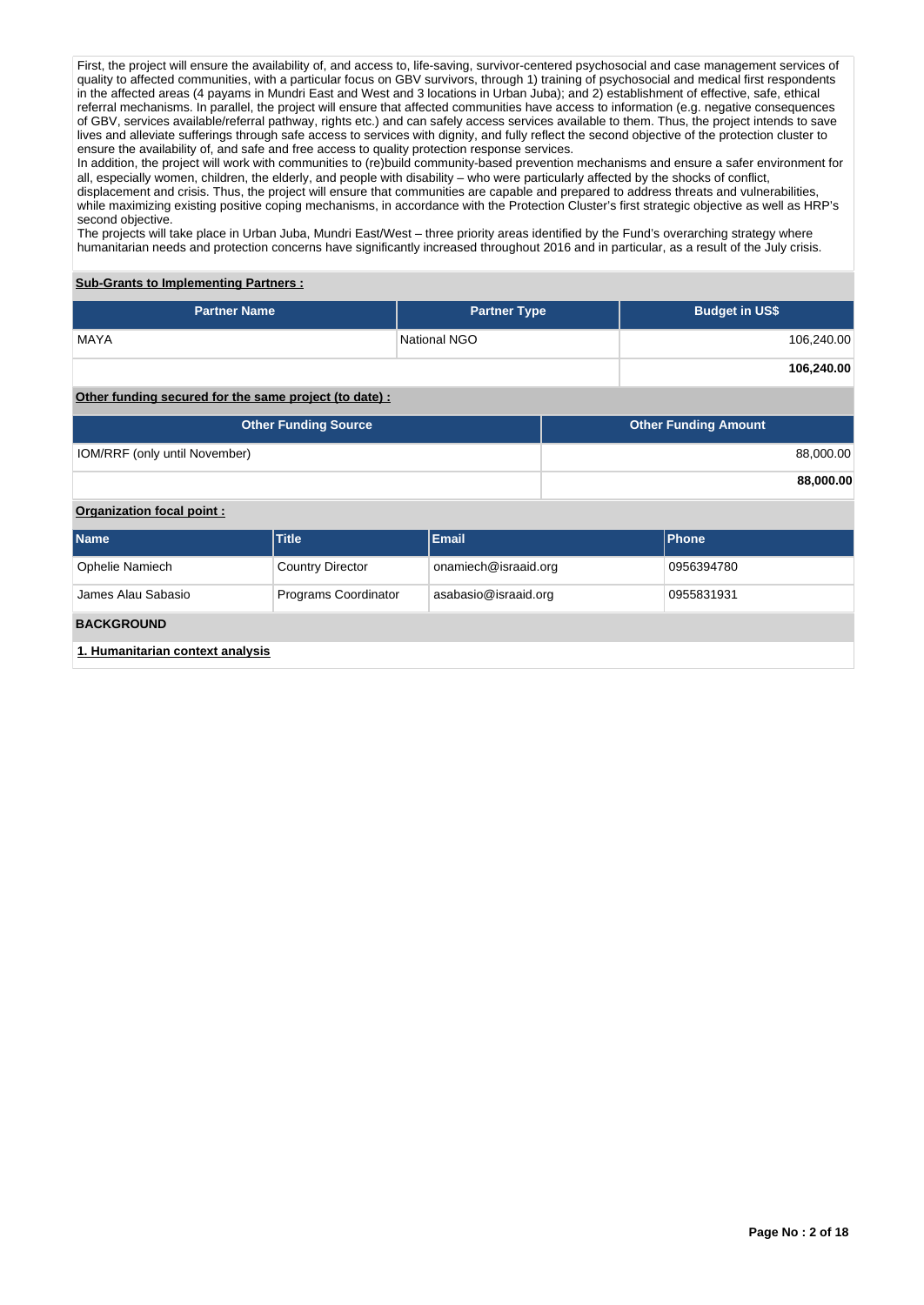In July 2016, heavy fighting broke in Juba claiming the lives of hundreds of civilians, and displacing tens of thousands of vulnerable individuals already affected by years of violence, displacement and distress. The outbreak of conflict further exacerbated the risks and occurrence of Gender-Based Violence (GBV). Women and girls are deliberately targeted; rape is used as a weapon of war; and domestic violence has significantly increased due to trauma, displacement, and on-going violence. In addition, trust and cohesion among the population have significantly been affected by the on-going violence. Services, service providers and infrastructures have considerably been weakened – further increasing the vulnerability of affected populations – especially women, children, people with disability, and the elderly. The July tensions were indeed marked by intense violence against civilians – including women and children – as a by-product of clashes between armed forces and deliberate targeting based on ethnicity – including an increased number of rapes.

In Juba, in July 12th, an estimate of 1,000 individuals was displaced in the area of Gumbo/Sherakat. 9,000 individuals were reported to be displaced in the Gurei/Gudele area – where IsraAID have been supporting community-based protection programs since October 2015. In total, an estimate of 28,500 individuals was displaced in urban Juba outside UN Protection of Civilians Camps (PoCs).

In addition, Mundri East/West Counties have continuously been subject to violence and displacement since June 2015. The recent hostilities further exacerbated the humanitarian needs and protection concerns. Greater Mundri is a location where emergency thresholds continue to be breached with regard to levels of displacement, food insecurity, malnutrition, protection concerns and disease.

Initial fighting erupted in Mundri in June 2015 resulting in massive internal displacement and affecting more than 70,000 individuals – 75% of women and children (31,818 individuals displaced within Mundri West Payam. i.e. Kotobi payam and Mundri Payam and 42,151 in Mundri East - on October 9th).

70-80% of homes were destroyed, burned, occupied by armed groups and/or looted – forcing populations to hide in the bush, thus increasing levels of vulnerability especially for children, pregnant women, female single-headed households, the elderly, and the disabled. Violations against civilians were widely reported, including sexual and gender-based violence (especially rape, sexual assault, early-forced marriages and domestic violence).

The situation stabilized in early February 2016 allowing IsraAID and its national partner MAYA to implement an emergency protection response plan and scale-up its already-existing support programs in affected communities. However, the latest tensions exponentially increased the humanitarian needs and protection concerns.

According to IsraAID's partners (MAYA and authorities on the ground), displaced communities have been hiding in the bush with little to nothing to eat, extremely vulnerable to disease and violence, including sexual violence, high level of trauma and no protection mechanisms. Children and youth, in particular, have been at risk of abduction, forced recruitment, and sexual and gender-based violence. Reports (assessments, words of the mouth) of GBV incidents have dramatically increased: especially rape (due to recent conflict and subsequent displacement) and domestic violence (due to economic hardship and family separation).

IsraAID has been working in Urban Juba and Greater Mundri, together with national partners since 2011 (Urban Juba) and January 2015 (Mundri). It trains national service providers on protection/GBV, including medical, psychosocial and protection personnel, and accompanies its national partners in their efforts to design and implement effective community-based protection prevention and response activities and services.

#### **2. Needs assessment**

Mundri East/West: IsraAID has been operating in Greater Mundri since 2015 training and accompanying its national partners – especially MAYA – in its efforts to design and implement effective protection programs in communities affected by ongoing conflict, displacement and distress. IsraAID conducted a series of needs assessments (i.e. initial assessment in September 2015, protection mapping in January 2016 and IRNA in March 2016).

By October 2015, 31,818 individuals were displaced within Mundri West, and 42,151 in Mundri East. It is estimated that similar figures are applicable as a result of the recent tensions which further exacerbated vulnerability factors. The most affected groups are children, women, disabled and elderly people. Vulnerability factors for women and girls are particularly high due to uncontrolled levels of violence, displacement, very limited access to basic services, significant trauma and fear. Traditional community-based support mechanisms were dramatically affected by the conflict and displacement.

A referral pathway was developed before the crisis as a result of a multisectoral training organized by IsraAID in June but it needs to be adjusted to the emergency situation as the crisis has dramatically changed the service provision landscape:

• Case management services remain limited because health services are not available

• Most service providers are scattered due to the volatility of the situation

• Most of the women and girls lack hygiene supplies, especially sanitary pads

Despite a tense environment, the situation is stabilizing. The general fear is slowly decreasing among the population as military elements further themselves from residential areas. In such context, IsraAID and MAYA adjusted their current UNICEF-funded protection activities to address emergency needs in 4 payams until November. In Mundri East, IsraAID and MAYA work in 2 out of 6 payams (i.e. Lui and Kadibo). 4 payams remain uncovered especially the 2 highly-affected Lozoh and Witto. In Mundri West, IsraAID and MAYA work in Mundri and Amadi Payams. There is a gap of coverage of Kotobi and Bangalo payams which were severely affected by the crisis. In such context, there is an urgent need to scale up protection response, especially in non-covered affected areas from September to March, and to fill-up the response gap from December to March in payams currently covered until November.

Urban Juba: In the week of July 18th, IsraAID conducted a series of rapid assessments – including consultations with community representatives IsraAID has been working with prior the crisis – which revealed:

The level of distress/trauma among the displaced and host communities is extremely high – resulting in nightmares, behavior changes, violence, fear, disruptions in daily life, fracture in social cohesion and collapse of community support mechanisms

Rape cases have increasingly being reported to social workers and community focal points previously trained by IsraAID

Domestic violence has significantly increased due to violence, trauma and displacement

There is significant level of fear among displaced population to return to their areas of residence, as armed elements are said to continue harassing people and looting properties

□ The lack of drugs and CMR supplies in the PHCCs around the affected areas undermines the effectiveness of response

In such context, there was an urgent need to establish life-saving psychosocial and case management services for GBV survivors and their communities as well as to provide a safer environment for all. IsraAID, together with national partners, readjusted its UNICEF-funded protection/GBV programs to address the emergency needs and obtained IOM/RRF funding to scale up its GBV emergency response in Urban Juba. Both funding end in November, and IsraAID is seeking CHF funding to cover the response gap from December to March in 4 locations: Gurei/Lemon Gaba, Juba Way Station, Lukulele and Nyakorun.

#### **3. Description Of Beneficiaries**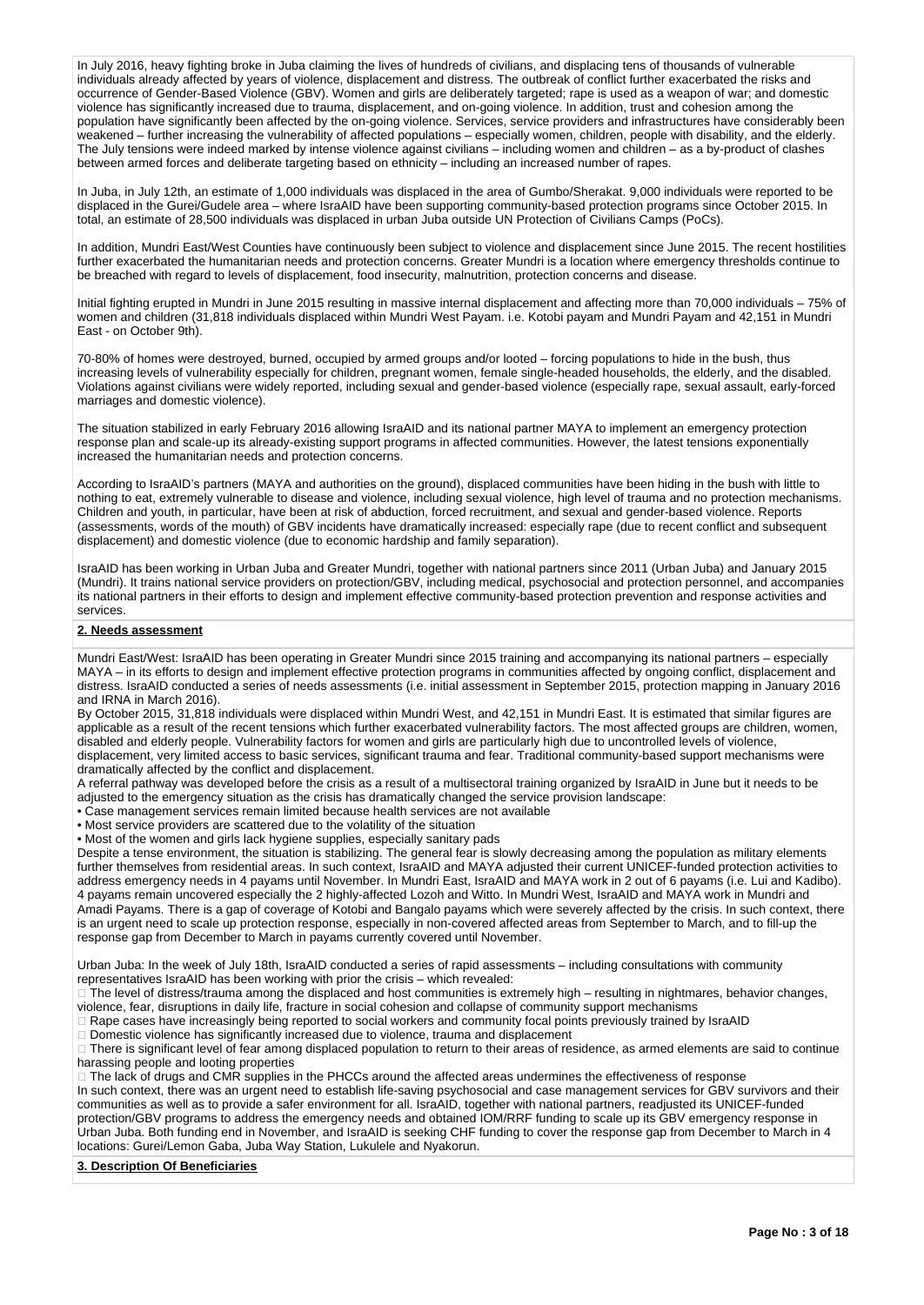#### Mundri:

-50 medical and psyschosocial personnel (MAYA, PHCCs, County Health Department, AAH), 60% of whom should be women; -120 community-based focal points, i.e. 20 focal points per payams for 6 payams (at least 60% of whom should be women and girls); -19,328 displaced and host individuals affected by the recent crisis, 90% of whom are women and children (at least 4000 beneficiaries are extremely vulnerable women and girls, including lactating mothers, pregnant women, single female-headed households).

Urban Juba: Gurei/Gudele/Lemon Gaba, Juba Way Station, Lukulele and Nyakorun. (December-March):

-25 medical and psychosocial personnel

- 40 community-based focal points (10 in each location)

-4832 displaced and host individuals in communities affected by recent conflict - 90% of which should be women and children.

#### **4. Grant Request Justification**

First, the project will ensure the availability of, and access to, life-saving, survivor-centered psychosocial and case management services of quality to affected communities, with a particular focus on GBV survivors, through 1) training of psychosocial and medical first respondents in the affected areas; and 2) establishment of effective, safe, ethical referral mechanisms. In parallel, the project will ensure that affected communities have access to information (e.g. negative consequences of GBV, services available/referral pathway, rights etc.) and can safely access services available to them. Thus, the project intends to save lives and alleviate sufferings through safe access to services with dignity, and fully reflects the second objective of the protection cluster to ensure the availability of, and safe and free access to quality protection response services.

In addition, the project will work with communities to (re)build community-based prevention mechanisms and ensure a safer environment for all, especially women, children, the elderly, and people with disability – who were particularly affected by the shocks of conflict, displacement and crisis. Thus, the project will ensure that communities are capable and prepared to address threats and vulnerabilities, while maximizing existing positive coping mechanisms, in accordance with the Protection Cluster's first strategic objective as well as HRP's second objective.

The projects will take place in Urban Juba and Mundri East/West – two priority areas identified by the Fund's overarching strategy where humanitarian needs and protection concerns have significantly increased throughout 2016 and in particular, as a result of the July crisis.

#### **5. Complementarity**

In Mundri, this project will comprehensively complement the protection activities IsraAID and MAYA are currently implementing with the support of UNICEF in two ways:

1. It will extend the coverage of protection activities to 4 payams highly affected by the recent conflict (2 in Mundri East and 2 in Mundri West);

2. It will allow IsraAID and MAYA to continue activities in 2 payams currently covered until the end of November and therefore address the gap in coverage from December to March.

In Mundri, IsraAID and MAYA are the only protection (GBV) actors operating. IsraAID and MAYA continously cooperate with authorities on the ground as well as other national and international organizations operating in the area in other sectors of activities (e.g. health, WASH).

In Urban Juba, IsraAID is currently implementing a Protection (GBV) emergency response strategy in 4 locations (Juba Way Station, Gurei/Gudele/Lemon Gaba, Nykorun and Lukulele) until the end of November. This project will allow IsraAID to continue providing muchneeded protection services in those affected areas from December to March. IsraAID has been closely working with the communities of those areas even prior to the crisis and has therefore gained tremendous trust and rapport with them, allowing an effective and sustainable project implementation. In light of the current dramatic needs, it is therefore necessary to extend the support program after its planned completion on November 30th.

IsraAID is the lead agency coordinating GBV response in Urban Juba. It co-leads, together with the Directorate of Gender of the State Ministry of Education, Social Welfare and Gender, the State GBV Working Group. In this capacity, it closely works with other national and international organizations to ensure effective coordination and complementary in response. IsraAID has developed a response matrix which demonstrates a clear allocation of roles, activities and locations among partners, and organizes regular meetings with all stakeholders to avoid duplication and complement activities. Thus, IsraAID works in 4 areas in Urban Juba (i.e. Juba Way Station, Gurei/Gudele/Lemon Gaba, Nyakorun and Lukulele) which are not covered by any protection actors, while ensuring effective coordination among all agencies operating in other locations throughout Urban Juba.

# **LOGICAL FRAMEWORK**

#### **Overall project objective**

The Project's ultimate goal is to ensure that the displaced and host communities affected by the recent hostilities and subsequent displacement and trauma in Urban Juba and Greater Mundri, including GBV survivors, 1) have access to, and receive comprehensive, gender-sensitive, survivor-centered, life-saving psychosocial, case management and referral services; 2) rebuild social cohesion and community-based prevention and support mechanisms; and 3) are prevented from further harm.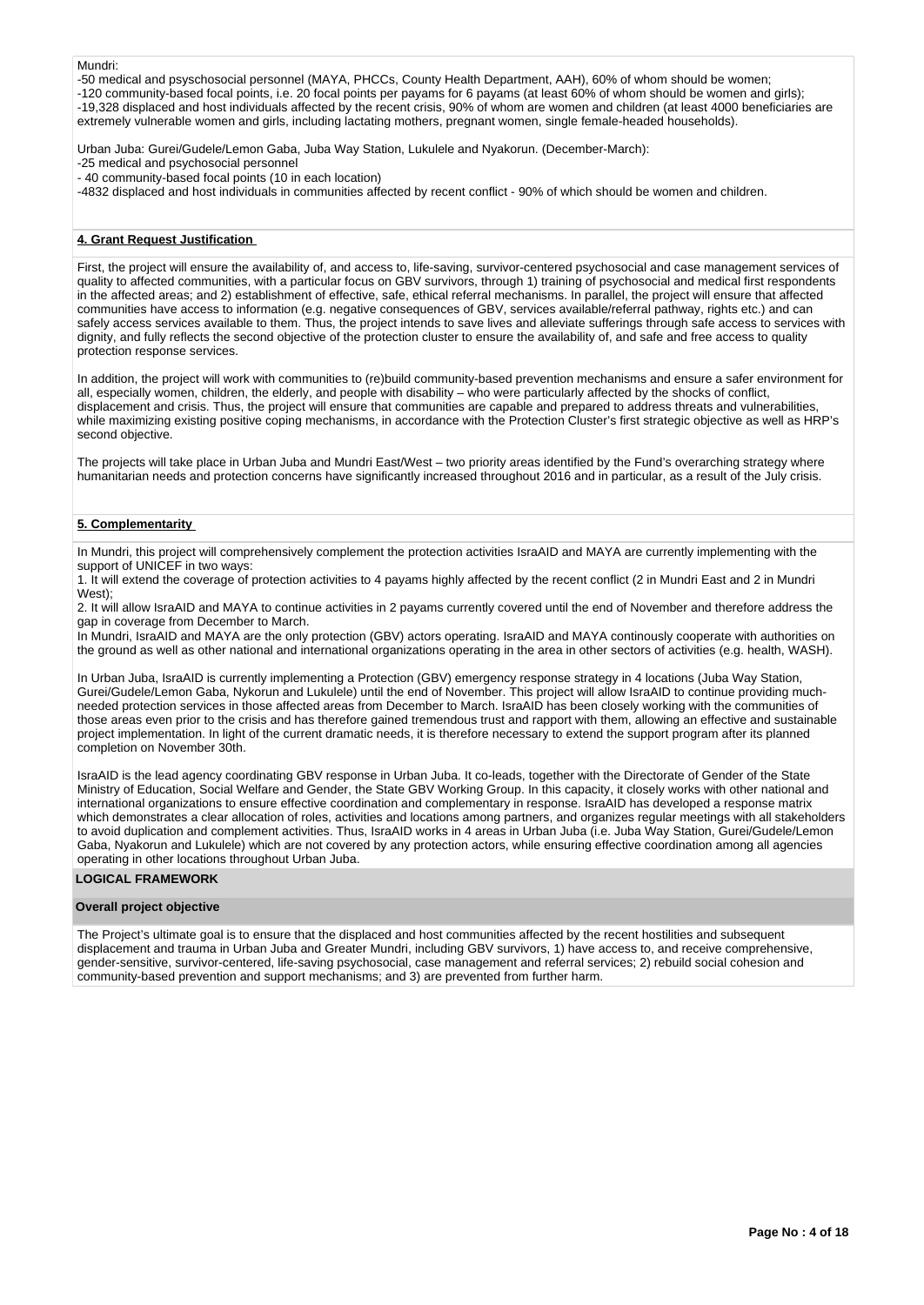| <b>PROTECTION</b>                                                                                                                                                                                                                                                                                                                                                                                                                                                                                                                                                                                                                                                                                                                                                                                                                                                                                                                                                                                                                                                                                                                                                                                                                                                                                                                                                                                                                                                                                                                                                                                                                                                                                                                                                                                                                                                                                                                                                                                                                                                                                                                                                                                                                                                                                                                                                                                                                                                                                                                                                                                                                                                                                                                                                                                                                                                                                                                                                                                                                                                                                                                                                                                                                                                                                                                                                                                                                                                                                                                                                                                                                                                                                                                                                                                                                                                                                                                                                                                                                                                                                                                                     |                                                                                                                                          |                                 |  |  |  |  |  |
|-------------------------------------------------------------------------------------------------------------------------------------------------------------------------------------------------------------------------------------------------------------------------------------------------------------------------------------------------------------------------------------------------------------------------------------------------------------------------------------------------------------------------------------------------------------------------------------------------------------------------------------------------------------------------------------------------------------------------------------------------------------------------------------------------------------------------------------------------------------------------------------------------------------------------------------------------------------------------------------------------------------------------------------------------------------------------------------------------------------------------------------------------------------------------------------------------------------------------------------------------------------------------------------------------------------------------------------------------------------------------------------------------------------------------------------------------------------------------------------------------------------------------------------------------------------------------------------------------------------------------------------------------------------------------------------------------------------------------------------------------------------------------------------------------------------------------------------------------------------------------------------------------------------------------------------------------------------------------------------------------------------------------------------------------------------------------------------------------------------------------------------------------------------------------------------------------------------------------------------------------------------------------------------------------------------------------------------------------------------------------------------------------------------------------------------------------------------------------------------------------------------------------------------------------------------------------------------------------------------------------------------------------------------------------------------------------------------------------------------------------------------------------------------------------------------------------------------------------------------------------------------------------------------------------------------------------------------------------------------------------------------------------------------------------------------------------------------------------------------------------------------------------------------------------------------------------------------------------------------------------------------------------------------------------------------------------------------------------------------------------------------------------------------------------------------------------------------------------------------------------------------------------------------------------------------------------------------------------------------------------------------------------------------------------------------------------------------------------------------------------------------------------------------------------------------------------------------------------------------------------------------------------------------------------------------------------------------------------------------------------------------------------------------------------------------------------------------------------------------------------------------------------------|------------------------------------------------------------------------------------------------------------------------------------------|---------------------------------|--|--|--|--|--|
| <b>Cluster objectives</b>                                                                                                                                                                                                                                                                                                                                                                                                                                                                                                                                                                                                                                                                                                                                                                                                                                                                                                                                                                                                                                                                                                                                                                                                                                                                                                                                                                                                                                                                                                                                                                                                                                                                                                                                                                                                                                                                                                                                                                                                                                                                                                                                                                                                                                                                                                                                                                                                                                                                                                                                                                                                                                                                                                                                                                                                                                                                                                                                                                                                                                                                                                                                                                                                                                                                                                                                                                                                                                                                                                                                                                                                                                                                                                                                                                                                                                                                                                                                                                                                                                                                                                                             | <b>Strategic Response Plan (SRP) objectives</b>                                                                                          | <b>Percentage of activities</b> |  |  |  |  |  |
| CO1: The safety and dignity of vulnerable<br>individuals is improved through prevention<br>programming and protection mainstreaming<br>to address threats and vulnerabilities                                                                                                                                                                                                                                                                                                                                                                                                                                                                                                                                                                                                                                                                                                                                                                                                                                                                                                                                                                                                                                                                                                                                                                                                                                                                                                                                                                                                                                                                                                                                                                                                                                                                                                                                                                                                                                                                                                                                                                                                                                                                                                                                                                                                                                                                                                                                                                                                                                                                                                                                                                                                                                                                                                                                                                                                                                                                                                                                                                                                                                                                                                                                                                                                                                                                                                                                                                                                                                                                                                                                                                                                                                                                                                                                                                                                                                                                                                                                                                         | HRP 2016 SO1: Save lives and alleviate<br>suffering through safe access to services and<br>resources with dignity                        | 40                              |  |  |  |  |  |
| CO2: Quality protection response services<br>are available and can be accessed safely<br>and freely                                                                                                                                                                                                                                                                                                                                                                                                                                                                                                                                                                                                                                                                                                                                                                                                                                                                                                                                                                                                                                                                                                                                                                                                                                                                                                                                                                                                                                                                                                                                                                                                                                                                                                                                                                                                                                                                                                                                                                                                                                                                                                                                                                                                                                                                                                                                                                                                                                                                                                                                                                                                                                                                                                                                                                                                                                                                                                                                                                                                                                                                                                                                                                                                                                                                                                                                                                                                                                                                                                                                                                                                                                                                                                                                                                                                                                                                                                                                                                                                                                                   | HRP 2016 SO1: Save lives and alleviate<br>suffering through safe access to services and<br>resources with dignity                        | 60                              |  |  |  |  |  |
| Contribution to Cluster/Sector Objectives : First, the project will ensure the availability of, and access to, life-saving, survivor-centered<br>psychosocial and case management services of quality to affected communities, with a particular focus on GBV survivors, through 1) training<br>of psychosocial and medical first respondents in the affected areas (4 payams in Mundri East and West and 3 locations in Urban Juba); and<br>2) establishment of effective, safe, ethical referral mechanisms. In parallel, the project will ensure that affected communities have access to<br>information (e.g. negative consequences of GBV, services available/referral pathway, rights etc.) and can safely access services available<br>to them. Thus, the project intends to save lives and alleviate sufferings through safe access to services with dignity, and fully reflect the<br>second objective of the protection cluster to ensure the availability of, and safe and free access to quality protection response services.<br>In addition, the project will work with communities to (re)build community-based prevention mechanisms and ensure a safer environment for<br>all, especially women, children, the elderly, and people with disability - who were particularly affected by the shocks of conflict,<br>displacement and crisis. Thus, the project will ensure that communities are capable and prepared to address threats and vulnerabilities,<br>while maximizing existing positive coping mechanisms, in accordance with the Protection Cluster's first strategic objective as well as HRP's<br>second objective.<br>The projects will take place in Urban Juba, Mundri East/West - three priority areas identified by the Fund's overarching strategy where<br>humanitarian needs and protection concerns have significantly increased throughout 2016 and in particular, as a result of the July crisis.<br>Activities per outcome and outputs include:<br>Outcome 1: Enhanced community-based prevention protection mechanisms and services available to affected communities, especially GBV<br>survivors.<br>Output1: Selected Community-Based Protection Focal Point trained in prevention, role of focal points in communities, and community-based<br>prevention mechanisms.<br>Activities:<br>• Training of focal points (one initial training and one mid-term review training) in Mundri and Juba<br>• Continuing technical support to focal points in Mundri and Juba<br>Output 2: Effective and truste community-based prevention mechanisms in place to reduce threats and vulnerabilities - with a particular<br>focus on GBV - and utilizing existing positive coping mechanisms:<br>Activities:<br>• Weekly outreach activities<br>• Safety audits / Focus Group Discussions<br>• Women/Youth groups<br>• Home visits<br>Outcome 2: Enhanced safe response mechanisms and services available to affected communities, especially GBV survivors.<br>Output 1: Medical and Psychosocial Personnel and selected community-based focal points trained in protection response, with a particular<br>focus on GBV, Psychological First Aid (PFA) (for all), survivor-centered case management in emergency (including ethical referrals and use<br>of site-based referral pathways), and Clinical Management of Rape (CMR)(for professionals only).<br>Activities:<br>• Training of medical personnel in survivor-centered CMR and PFA;<br>. Training of psychosocial personnel in case management in emergency and PFA.<br>Output 2: Effective and trusted client-centered response mechanisms strengthened, including case management services (with particular<br>emphasis on referrals to trained medical and psychosocial services) and psychosocial support (including PFA, and other community-based<br>psychosocial support mechanisms) that respect minimum standards of care to GBV survivors and their communities.<br>Activities:<br>. Development of site-based referral pathways (through service mapping, continuing update and coordination among service providers);<br>• Case management: |                                                                                                                                          |                                 |  |  |  |  |  |
| <b>Outcome 1</b>                                                                                                                                                                                                                                                                                                                                                                                                                                                                                                                                                                                                                                                                                                                                                                                                                                                                                                                                                                                                                                                                                                                                                                                                                                                                                                                                                                                                                                                                                                                                                                                                                                                                                                                                                                                                                                                                                                                                                                                                                                                                                                                                                                                                                                                                                                                                                                                                                                                                                                                                                                                                                                                                                                                                                                                                                                                                                                                                                                                                                                                                                                                                                                                                                                                                                                                                                                                                                                                                                                                                                                                                                                                                                                                                                                                                                                                                                                                                                                                                                                                                                                                                      |                                                                                                                                          |                                 |  |  |  |  |  |
| survivors.                                                                                                                                                                                                                                                                                                                                                                                                                                                                                                                                                                                                                                                                                                                                                                                                                                                                                                                                                                                                                                                                                                                                                                                                                                                                                                                                                                                                                                                                                                                                                                                                                                                                                                                                                                                                                                                                                                                                                                                                                                                                                                                                                                                                                                                                                                                                                                                                                                                                                                                                                                                                                                                                                                                                                                                                                                                                                                                                                                                                                                                                                                                                                                                                                                                                                                                                                                                                                                                                                                                                                                                                                                                                                                                                                                                                                                                                                                                                                                                                                                                                                                                                            | Outcome 1: Enhanced community-based prevention protection mechanisms and services available to affected communities, especially GBV      |                                 |  |  |  |  |  |
| Output 1.1                                                                                                                                                                                                                                                                                                                                                                                                                                                                                                                                                                                                                                                                                                                                                                                                                                                                                                                                                                                                                                                                                                                                                                                                                                                                                                                                                                                                                                                                                                                                                                                                                                                                                                                                                                                                                                                                                                                                                                                                                                                                                                                                                                                                                                                                                                                                                                                                                                                                                                                                                                                                                                                                                                                                                                                                                                                                                                                                                                                                                                                                                                                                                                                                                                                                                                                                                                                                                                                                                                                                                                                                                                                                                                                                                                                                                                                                                                                                                                                                                                                                                                                                            |                                                                                                                                          |                                 |  |  |  |  |  |
| <b>Description</b>                                                                                                                                                                                                                                                                                                                                                                                                                                                                                                                                                                                                                                                                                                                                                                                                                                                                                                                                                                                                                                                                                                                                                                                                                                                                                                                                                                                                                                                                                                                                                                                                                                                                                                                                                                                                                                                                                                                                                                                                                                                                                                                                                                                                                                                                                                                                                                                                                                                                                                                                                                                                                                                                                                                                                                                                                                                                                                                                                                                                                                                                                                                                                                                                                                                                                                                                                                                                                                                                                                                                                                                                                                                                                                                                                                                                                                                                                                                                                                                                                                                                                                                                    |                                                                                                                                          |                                 |  |  |  |  |  |
| and community-based prevention mechanisms.                                                                                                                                                                                                                                                                                                                                                                                                                                                                                                                                                                                                                                                                                                                                                                                                                                                                                                                                                                                                                                                                                                                                                                                                                                                                                                                                                                                                                                                                                                                                                                                                                                                                                                                                                                                                                                                                                                                                                                                                                                                                                                                                                                                                                                                                                                                                                                                                                                                                                                                                                                                                                                                                                                                                                                                                                                                                                                                                                                                                                                                                                                                                                                                                                                                                                                                                                                                                                                                                                                                                                                                                                                                                                                                                                                                                                                                                                                                                                                                                                                                                                                            | Output1: Selected Community-Based Protection Focal Points and social workers trained in prevention, role of focal points in communities, |                                 |  |  |  |  |  |
| <b>Assumptions &amp; Risks</b>                                                                                                                                                                                                                                                                                                                                                                                                                                                                                                                                                                                                                                                                                                                                                                                                                                                                                                                                                                                                                                                                                                                                                                                                                                                                                                                                                                                                                                                                                                                                                                                                                                                                                                                                                                                                                                                                                                                                                                                                                                                                                                                                                                                                                                                                                                                                                                                                                                                                                                                                                                                                                                                                                                                                                                                                                                                                                                                                                                                                                                                                                                                                                                                                                                                                                                                                                                                                                                                                                                                                                                                                                                                                                                                                                                                                                                                                                                                                                                                                                                                                                                                        |                                                                                                                                          |                                 |  |  |  |  |  |
|                                                                                                                                                                                                                                                                                                                                                                                                                                                                                                                                                                                                                                                                                                                                                                                                                                                                                                                                                                                                                                                                                                                                                                                                                                                                                                                                                                                                                                                                                                                                                                                                                                                                                                                                                                                                                                                                                                                                                                                                                                                                                                                                                                                                                                                                                                                                                                                                                                                                                                                                                                                                                                                                                                                                                                                                                                                                                                                                                                                                                                                                                                                                                                                                                                                                                                                                                                                                                                                                                                                                                                                                                                                                                                                                                                                                                                                                                                                                                                                                                                                                                                                                                       |                                                                                                                                          |                                 |  |  |  |  |  |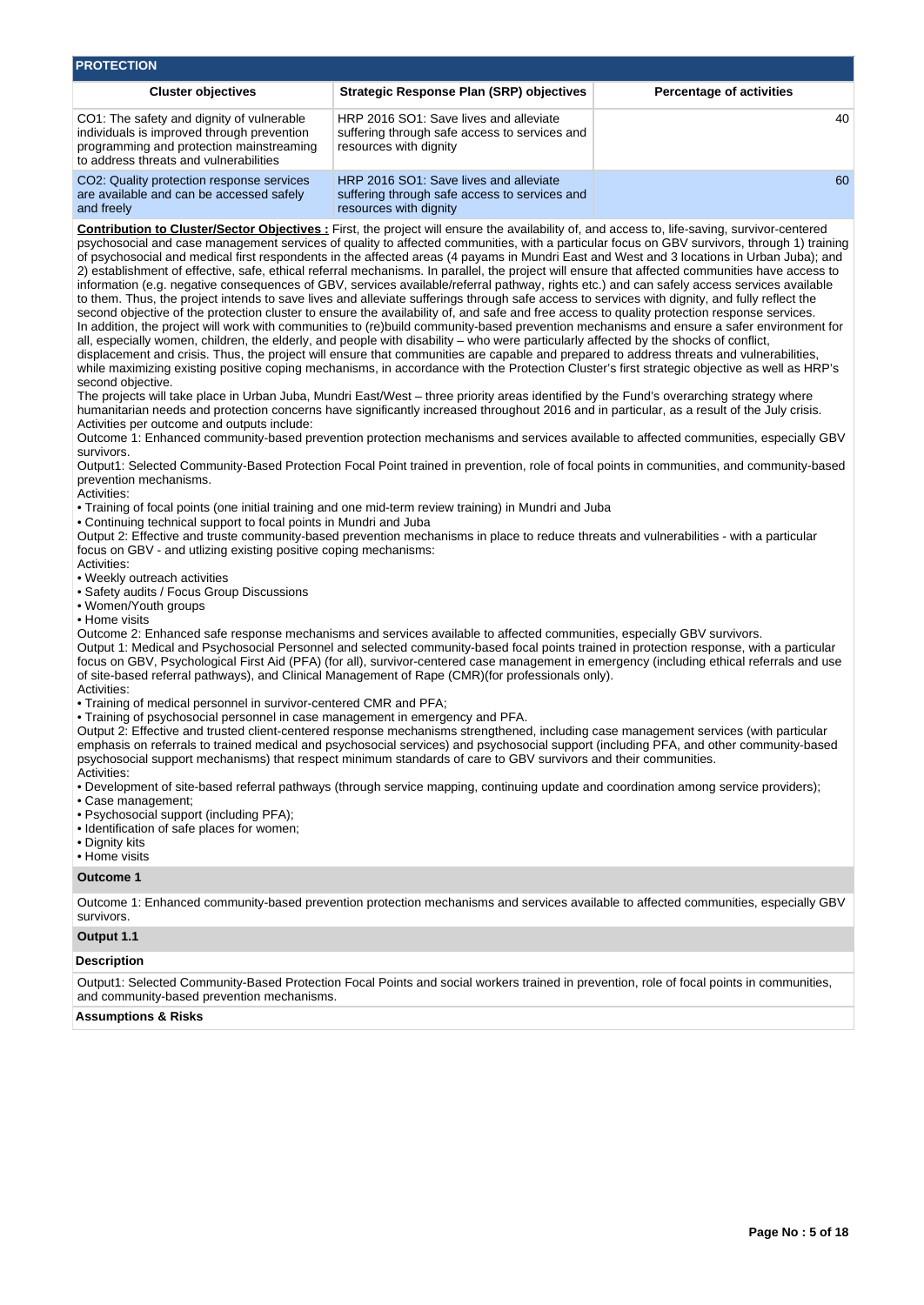Risks (and mitigation strategies) include:

□ Security Challenges – South Sudan remains a fragile and volatile environment. Security developments and political dynamics should be constantly monitored by IsraAID's team in cooperation with national partners and security focal points. A thorough risk assessment and mitigation strategy should be attached to each activity. IsraAID's staff has been trained in risk assessment and mitigation strategy.

 $\Box$  Economic Instability – Economic volatility has created huge inflation that has significantly and negatively impacted the stability of the country, further fueling cycles of violence. In addition, it may also affect budgetary planning. Economic and political developments should therefore be constantly monitored and budget planned accordingly and realistically (e.g. taking into account the constantly changing exchange rates).

Community Resistance – Communities may be resistant to new programs, especially if they are led by unknown individuals and/or organizations. IsraAID has been working in the communities of urban Juba for several years and has developed solid relationships with leaders and members, as well as with national partners. IsraAID always makes sure to include beneficiaries and national partners in the design, implementation and evaluation of any project, to ensure local ownership and sustainability, even in emergency response programs. IsraAID's staff has been fully trained in culturally-sensitive program design, protection mainstreaming and Accountability for Affected Persons principles to avoid creating further harm in communities.

 $\Box$  High Expectations – The communities affected by the recent conflict are facing gigantic humanitarian needs. It is crucial that program managers/officers, together with community leaders and national partners on the ground, identify a realistic and concrete scope of activities and objectives. Expectations should be managed from the onset and community leaders should be included into the design and implementation of the project to be able to explain the goals and limitations of the activities to their communities.

□ Isolated Nature of Protection Programming – It is often difficult for protection officers to implement protection activities in communities facing urgent humanitarian needs such as health, food security and shelter. People may be reluctant to attend community outreach activities, for instance, when they could spend their time looking for food instead. Likewise, it is harmful to develop case management mechanisms when basic health services are not in place. Therefore, it is fundamental that the project fully coordinates with other sectorial actors, especially health actors as well as food security, NFI, and WASH partners, and advocate for a comprehensive and coordinated response. IsraAID is striving to build strong linkages between health and protection programming to be able to deliver a comprehensive response package to vulnerable populations, including GBV survivors, and avoid creating more harm in the communities.

#### **Activities**

#### **Activity 1.1.1**

Training of 120 community focal points and ongoing weekly technical support to focal points

# **Activity 1.1.2**

Training of 25 social workers in prevention

#### **Indicators**

|                    |                                                                               |                                                                                                                                                                             | <b>End cycle beneficiaries</b> |              |    | <b>End</b><br>cycle |               |
|--------------------|-------------------------------------------------------------------------------|-----------------------------------------------------------------------------------------------------------------------------------------------------------------------------|--------------------------------|--------------|----|---------------------|---------------|
| Code               | <b>Cluster</b>                                                                | <b>Indicator</b>                                                                                                                                                            | <b>Men</b>                     | <b>Women</b> |    | <b>Boys</b> Girls   | <b>Target</b> |
| Indicator 1.1.1    | <b>PROTECTION</b>                                                             | Frontline services # people trained on GBV in<br>emergencies using GBV Minimum Standards                                                                                    | 24                             | 85           | 12 | 24                  | 145           |
|                    | pre- and post-program FGD with focal points and beneficiaries.                | Means of Verification: Attendance lists; weekly table of activities; checklists and assessment of knowledge and practice of focal points;                                   |                                |              |    |                     |               |
| Indicator 1.1.2    | <b>PROTECTION</b>                                                             | Frontline services # of organizations (both<br>protection and non-protection) trained by HRP<br>partners on protection, including mainstreaming,<br>referrals and inclusion |                                |              |    |                     | 6             |
|                    | <b>Means of Verification:</b> Attendance sheets; weekly report of activities. |                                                                                                                                                                             |                                |              |    |                     |               |
| Indicator 1.1.3    | <b>PROTECTION</b>                                                             | At least 70% of increase in knowledge and<br>practice of focal points and social workers.                                                                                   |                                |              |    |                     | 0             |
|                    |                                                                               | <b>Means of Verification:</b> Pre- and Post-test or case-based scenarion; Pre- and Post-FGD with beneficiaries.                                                             |                                |              |    |                     |               |
| Output 1.2         |                                                                               |                                                                                                                                                                             |                                |              |    |                     |               |
| <b>Description</b> |                                                                               |                                                                                                                                                                             |                                |              |    |                     |               |
|                    | focus on GBV – and utilizing existing positive coping mechanisms.             | Output 2: Effective and trusted community-based prevention mechanisms in place to reduce threats and vulnerabilities - with a particular                                    |                                |              |    |                     |               |

**Assumptions & Risks**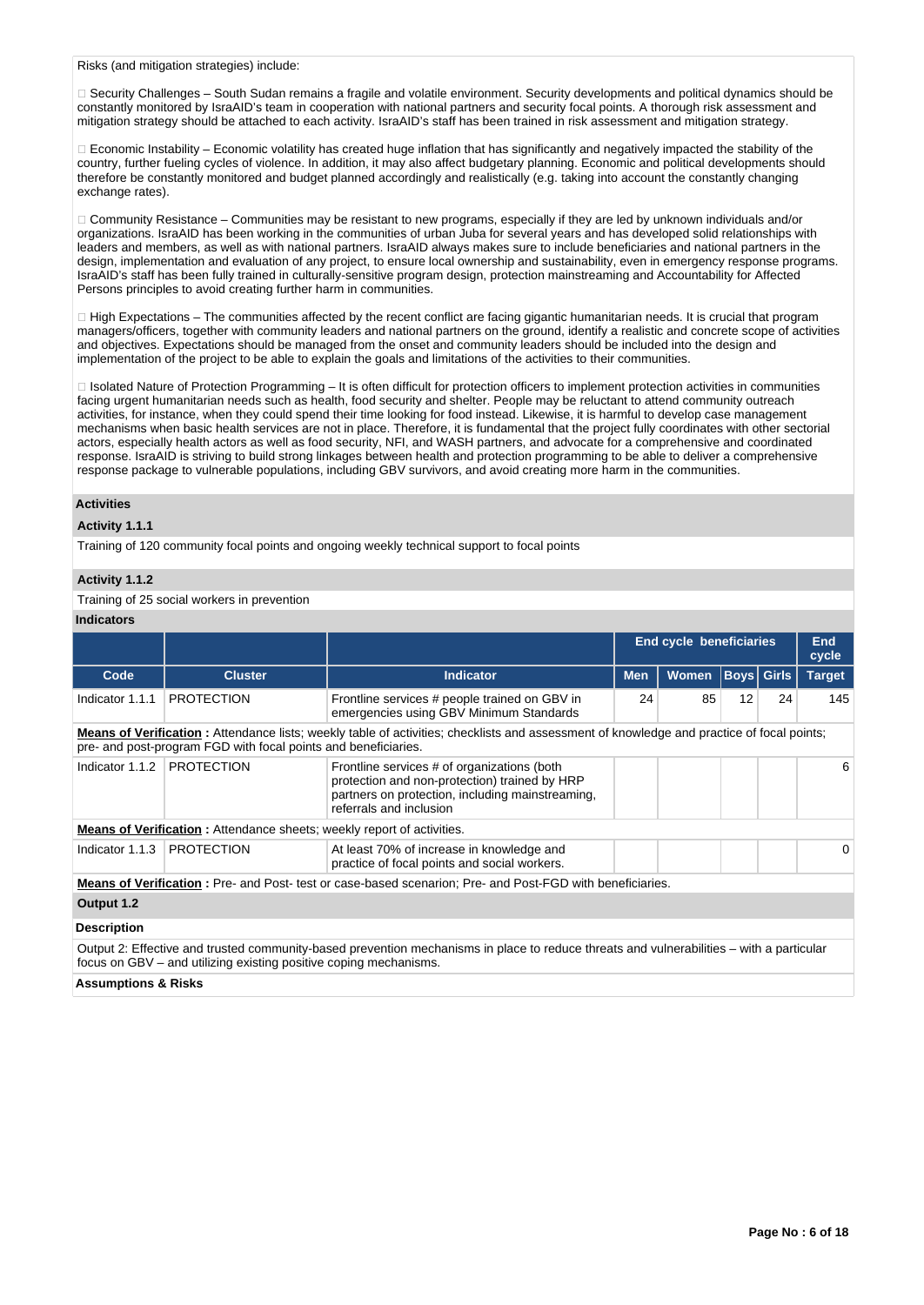Risks (and mitigation strategies) include:

□ Security Challenges – South Sudan remains a fragile and volatile environment. Security developments and political dynamics should be constantly monitored by IsraAID's team in cooperation with national partners and security focal points. A thorough risk assessment and mitigation strategy should be attached to each activity. IsraAID's staff has been trained in risk assessment and mitigation strategy.

 $\Box$  Economic Instability – Economic volatility has created huge inflation that has significantly and negatively impacted the stability of the country, further fueling cycles of violence. In addition, it may also affect budgetary planning. Economic and political developments should therefore be constantly monitored and budget planned accordingly and realistically (e.g. taking into account the constantly changing exchange rates).

Community Resistance – Communities may be resistant to new programs, especially if they are led by unknown individuals and/or organizations. IsraAID has been working in the communities of urban Juba for several years and has developed solid relationships with leaders and members, as well as with national partners. IsraAID always makes sure to include beneficiaries and national partners in the design, implementation and evaluation of any project, to ensure local ownership and sustainability, even in emergency response programs. IsraAID's staff has been fully trained in culturally-sensitive program design, protection mainstreaming and Accountability for Affected Persons principles to avoid creating further harm in communities.

 $\Box$  High Expectations – The communities affected by the recent conflict are facing gigantic humanitarian needs. It is crucial that program managers/officers, together with community leaders and national partners on the ground, identify a realistic and concrete scope of activities and objectives. Expectations should be managed from the onset and community leaders should be included into the design and implementation of the project to be able to explain the goals and limitations of the activities to their communities.

□ Isolated Nature of Protection Programming – It is often difficult for protection officers to implement protection activities in communities facing urgent humanitarian needs such as health, food security and shelter. People may be reluctant to attend community outreach activities, for instance, when they could spend their time looking for food instead. Likewise, it is harmful to develop case management mechanisms when basic health services are not in place. Therefore, it is fundamental that the project fully coordinates with other sectorial actors, especially health actors as well as food security, NFI, and WASH partners, and advocate for a comprehensive and coordinated response. IsraAID is striving to build strong linkages between health and protection programming to be able to deliver a comprehensive response package to vulnerable populations, including GBV survivors, and avoid creating more harm in the communities.

#### **Activities**

#### **Activity 1.2.1**

Weekly outreach activities in communities (awareness-raising through lectures, dramas, theatres, music, small- medium- and large-scale events)

#### **Activity 1.2.2**

Home visits in communities (including discussion on prevention)

#### **Activity 1.2.3**

Women and youth groups (which includes three components: discussion group, awareness-raising and vocational training/incomegenerating activities)

#### **Activity 1.2.4**

Safety audits throught FGD

### **Indicators**

|                                                                                                                        |                                                     |                                                                                                                                                | <b>End cycle beneficiaries</b> |              |                   | End<br>cycle |               |
|------------------------------------------------------------------------------------------------------------------------|-----------------------------------------------------|------------------------------------------------------------------------------------------------------------------------------------------------|--------------------------------|--------------|-------------------|--------------|---------------|
| Code                                                                                                                   | <b>Cluster</b>                                      | <b>Indicator</b>                                                                                                                               | <b>Men</b>                     | <b>Women</b> | <b>Boys</b> Girls |              | <b>Target</b> |
| Indicator 1.2.1                                                                                                        | <b>PROTECTION</b>                                   | (Frontline services) # of women, girls, boys and<br>men at risk of GBV reached through community-<br>based protection networks                 | 2,474                          | 4,489        | 6,97<br>3         | 10,4<br>69   | 24,405        |
|                                                                                                                        | knowledge assessment game (pre- and post- activity) | <b>Means of Verification</b> : Data collection sheet, weekly table of activities, FGD guidelines for community members and red/blue cards      |                                |              |                   |              |               |
| Indicator 1.2.2                                                                                                        | <b>PROTECTION</b>                                   | Frontline services # of Women Friendly Spaces<br>(WFS) established/maintained                                                                  |                                |              |                   |              |               |
| groups.                                                                                                                |                                                     | <b>Means of Verification</b> : Weekly report of activities, FGD with beneficiaries, weekly attendance sheet, list of topics discussed in women |                                |              |                   |              |               |
| Indicator 1.2.3                                                                                                        | <b>PROTECTION</b>                                   | Frontline services # of protection monitoring visits<br>or safety audits in the targeted locations                                             |                                |              |                   |              | 9             |
| <b>Means of Verification</b> : Safety audits documents filled up (1 per location)                                      |                                                     |                                                                                                                                                |                                |              |                   |              |               |
| <b>Outcome 2</b>                                                                                                       |                                                     |                                                                                                                                                |                                |              |                   |              |               |
| Outcome 2: Enhanced safe response mechanisms and services available to affected communities, especially GBV survivors. |                                                     |                                                                                                                                                |                                |              |                   |              |               |
| Output 2.1                                                                                                             |                                                     |                                                                                                                                                |                                |              |                   |              |               |

### **Description**

Output 1: Medical and Psychosocial Personnel and selected community-based focal points trained in protection response, with a particular focus on GBV, Psychological First Aid (PFA) (for all), survivor-centered case management in emergency (including ethical referrals and use of site-based referral pathways), and Clinical Management of Rape (CMR)(for professionals only).

#### **Assumptions & Risks**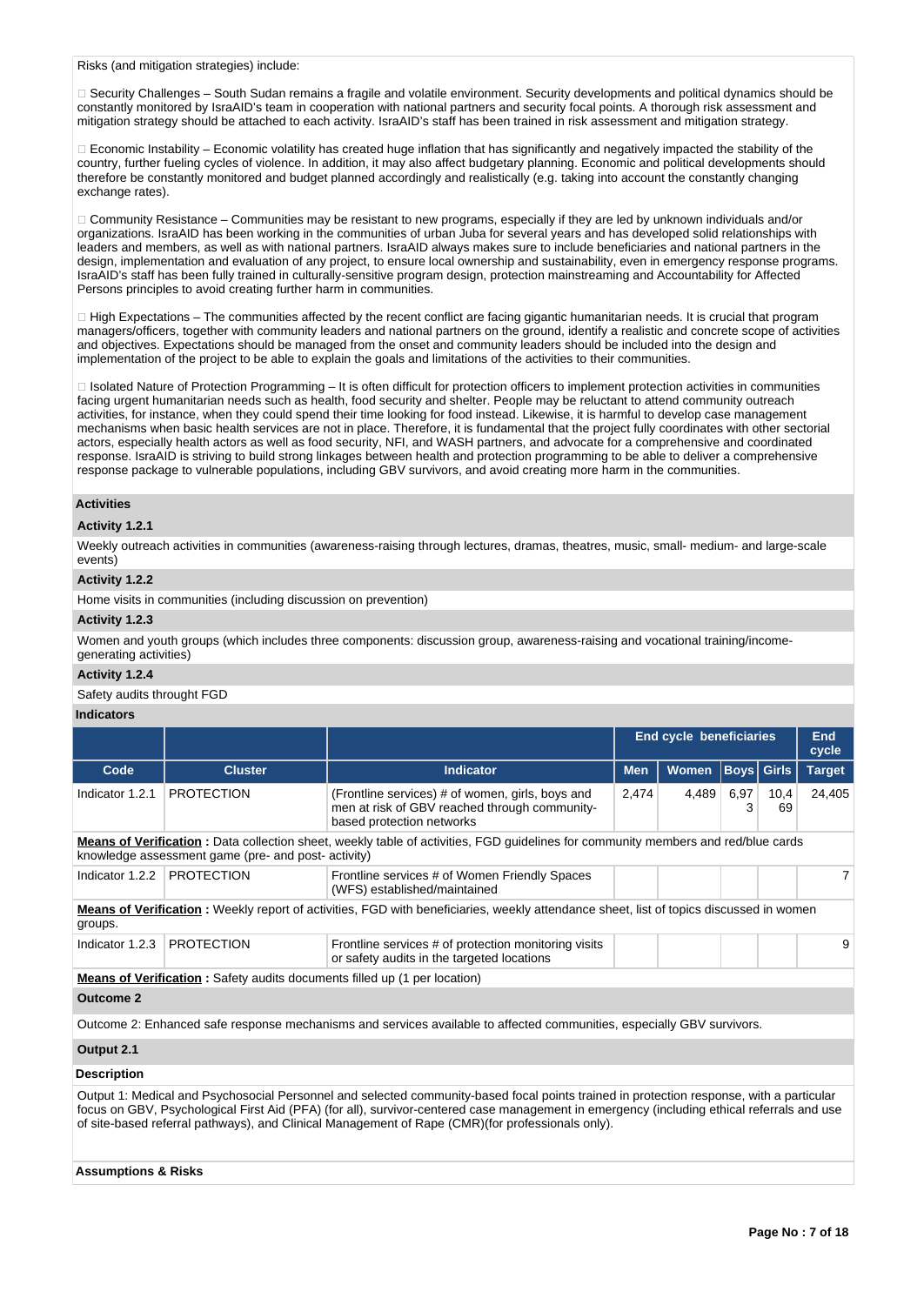Risks (and mitigation strategies) include:

□ Security Challenges – South Sudan remains a fragile and volatile environment. Security developments and political dynamics should be constantly monitored by IsraAID's team in cooperation with national partners and security focal points. A thorough risk assessment and mitigation strategy should be attached to each activity. IsraAID's staff has been trained in risk assessment and mitigation strategy.

 $\Box$  Economic Instability – Economic volatility has created huge inflation that has significantly and negatively impacted the stability of the country, further fueling cycles of violence. In addition, it may also affect budgetary planning. Economic and political developments should therefore be constantly monitored and budget planned accordingly and realistically (e.g. taking into account the constantly changing exchange rates).

Community Resistance – Communities may be resistant to new programs, especially if they are led by unknown individuals and/or organizations. IsraAID has been working in the communities of urban Juba for several years and has developed solid relationships with leaders and members, as well as with national partners. IsraAID always makes sure to include beneficiaries and national partners in the design, implementation and evaluation of any project, to ensure local ownership and sustainability, even in emergency response programs. IsraAID's staff has been fully trained in culturally-sensitive program design, protection mainstreaming and Accountability for Affected Persons principles to avoid creating further harm in communities.

 $\Box$  High Expectations – The communities affected by the recent conflict are facing gigantic humanitarian needs. It is crucial that program managers/officers, together with community leaders and national partners on the ground, identify a realistic and concrete scope of activities and objectives. Expectations should be managed from the onset and community leaders should be included into the design and implementation of the project to be able to explain the goals and limitations of the activities to their communities.

□ Isolated Nature of Protection Programming – It is often difficult for protection officers to implement protection activities in communities facing urgent humanitarian needs such as health, food security and shelter. People may be reluctant to attend community outreach activities, for instance, when they could spend their time looking for food instead. Likewise, it is harmful to develop case management mechanisms when basic health services are not in place. Therefore, it is fundamental that the project fully coordinates with other sectorial actors, especially health actors as well as food security, NFI, and WASH partners, and advocate for a comprehensive and coordinated response. IsraAID is striving to build strong linkages between health and protection programming to be able to deliver a comprehensive response package to vulnerable populations, including GBV survivors, and avoid creating more harm in the communities.

#### **Activities**

#### **Activity 2.1.1**

Training of 75 service providers in case management in Emergency.

#### **Activity 2.1.2**

Training of 75 service providers in MHPSS (including PFA).

#### **Activity 2.1.3**

Training of 205 individuals on basic GBV (includes response).

#### **Activity 2.1.4**

Continuing technical support to all trained service providers and other participants.

## **Indicators**

|                              |                                                                          |                                                                                                                                                                                                                 | <b>End cycle beneficiaries</b> |              |    | <b>End</b><br>cycle |               |
|------------------------------|--------------------------------------------------------------------------|-----------------------------------------------------------------------------------------------------------------------------------------------------------------------------------------------------------------|--------------------------------|--------------|----|---------------------|---------------|
| Code                         | <b>Cluster</b>                                                           | <b>Indicator</b>                                                                                                                                                                                                | <b>Men</b>                     | <b>Women</b> |    | <b>Boys Girls</b>   | <b>Target</b> |
| Indicator 2.1.1              | <b>PROTECTION</b>                                                        | Frontline services # of service providers trained<br>on GBV Case Management                                                                                                                                     | 30                             | 45           |    |                     | 75            |
|                              | program case-based scenario simulation (to test knowledge and practice). | Means of Verification: Attendance sheets, checklists for service providers, guidelines for FGD with services providers and pre- and post-                                                                       |                                |              |    |                     |               |
| Indicator 2.1.2              | <b>PROTECTION</b>                                                        | Frontline services # of GBV service providers<br>trained on PSS                                                                                                                                                 | 30                             | 45           |    |                     | 75            |
|                              |                                                                          | Means of Verification: Attendance sheets, checklists for service providers, guidelines for FGD with service providers and pre-post-<br>program case-based scenario simulation to assess knowledge and practice. |                                |              |    |                     |               |
| Indicator 2.1.3              | <b>PROTECTION</b>                                                        | Frontline services # people trained on GBV in<br>emergencies using GBV Minimum Standards                                                                                                                        | 48                             | 113          | 16 | 28                  | 205           |
|                              |                                                                          | Means of Verification: Attendance sheets, checklists for service providers, guidelines for FGD with service providers and pre-post-<br>program case-based scenario simulation to assess knowledge and practice. |                                |              |    |                     |               |
| Indicator 2.1.4   PROTECTION |                                                                          | At least 40% increase in knowledge and practice<br>of service providers;                                                                                                                                        |                                |              |    |                     | 0             |
|                              |                                                                          | Means of Verification: Pre- and Post- test or case-based scenarion; Pre- Post- FGD with service providers and sample beneficiaries.                                                                             |                                |              |    |                     |               |
| Indicator 2.1.5              | <b>PROTECTION</b>                                                        | At least 80% of trained services applying<br>minimum standards of care for working with GBV<br>survivors.                                                                                                       |                                |              |    |                     | 0             |
|                              |                                                                          | <b>Means of Verification</b> : Data collection form (confidential); checklists for assessment of practice and knowledge for service providers.                                                                  |                                |              |    |                     |               |
| Output 2.2                   |                                                                          |                                                                                                                                                                                                                 |                                |              |    |                     |               |
| <b>Description</b>           |                                                                          |                                                                                                                                                                                                                 |                                |              |    |                     |               |

Output 2: Effective and trusted client-centered response mechanisms strengthened, including case management services (with particular emphasis on referrals to trained medical and psychosocial services) and psychosocial support (including PFA, and other community-based psychosocial support mechanisms) that respect minimum standards of care to GBV survivors and their communities.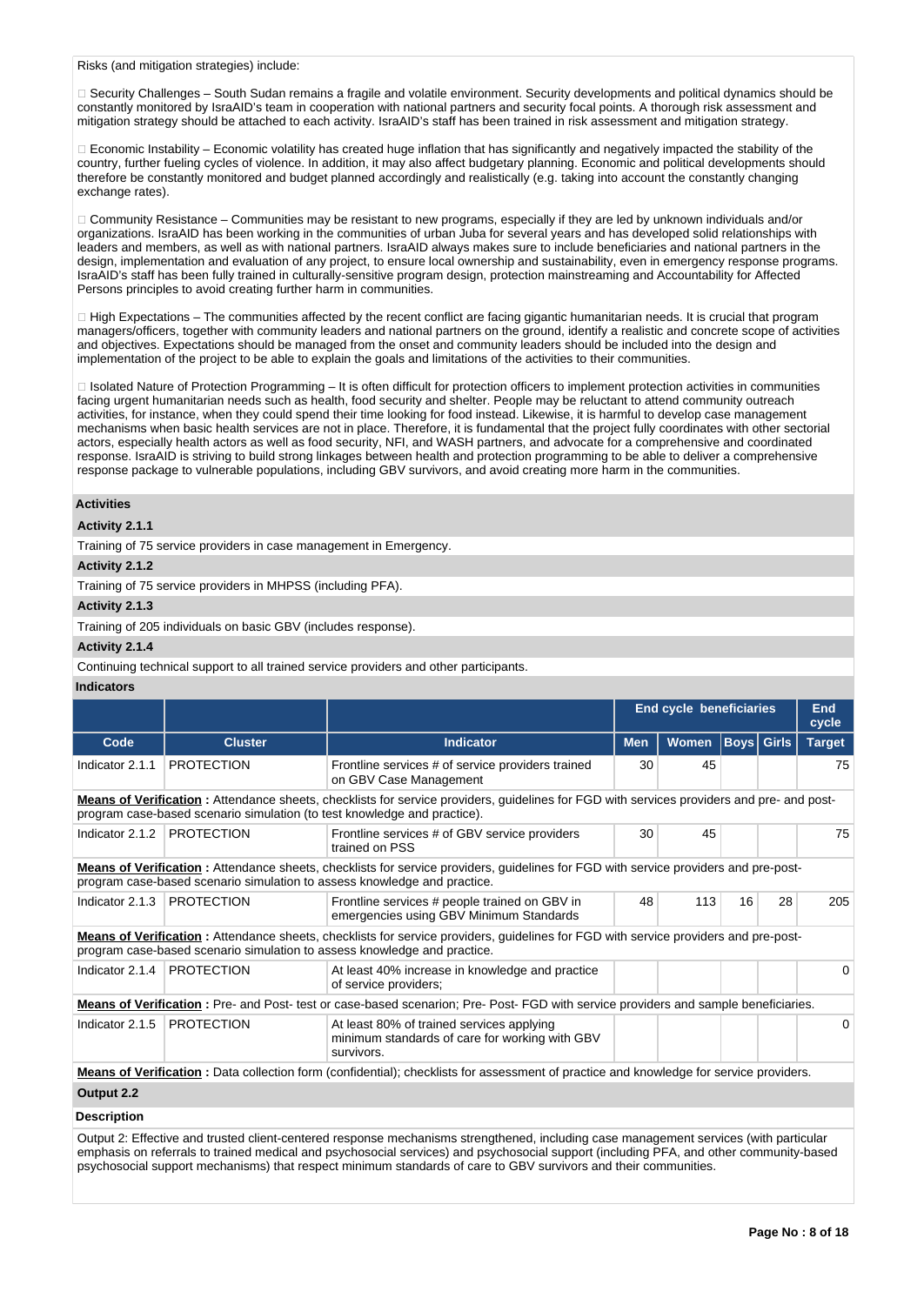## **Assumptions & Risks**

Risks (and mitigation strategies) include:

□ Security Challenges – South Sudan remains a fragile and volatile environment. Security developments and political dynamics should be constantly monitored by IsraAID's team in cooperation with national partners and security focal points. A thorough risk assessment and mitigation strategy should be attached to each activity. IsraAID's staff has been trained in risk assessment and mitigation strategy.

 $\Box$  Economic Instability – Economic volatility has created huge inflation that has significantly and negatively impacted the stability of the country, further fueling cycles of violence. In addition, it may also affect budgetary planning. Economic and political developments should therefore be constantly monitored and budget planned accordingly and realistically (e.g. taking into account the constantly changing exchange rates).

Community Resistance – Communities may be resistant to new programs, especially if they are led by unknown individuals and/or organizations. IsraAID has been working in the communities of urban Juba for several years and has developed solid relationships with leaders and members, as well as with national partners. IsraAID always makes sure to include beneficiaries and national partners in the design, implementation and evaluation of any project, to ensure local ownership and sustainability, even in emergency response programs. IsraAID's staff has been fully trained in culturally-sensitive program design, protection mainstreaming and Accountability for Affected Persons principles to avoid creating further harm in communities.

 $\Box$  High Expectations – The communities affected by the recent conflict are facing gigantic humanitarian needs. It is crucial that program managers/officers, together with community leaders and national partners on the ground, identify a realistic and concrete scope of activities and objectives. Expectations should be managed from the onset and community leaders should be included into the design and implementation of the project to be able to explain the goals and limitations of the activities to their communities.

Isolated Nature of Protection Programming – It is often difficult for protection officers to implement protection activities in communities facing urgent humanitarian needs such as health, food security and shelter. People may be reluctant to attend community outreach activities, for instance, when they could spend their time looking for food instead. Likewise, it is harmful to develop case management mechanisms when basic health services are not in place. Therefore, it is fundamental that the project fully coordinates with other sectorial actors, especially health actors as well as food security, NFI, and WASH partners, and advocate for a comprehensive and coordinated response. IsraAID is striving to build strong linkages between health and protection programming to be able to deliver a comprehensive response package to vulnerable populations, including GBV survivors, and avoid creating more harm in the communities.

# **Activities**

# **Activity 2.2.1**

Case Management (including ethical referrals, PFA).

# **Activity 2.2.2**

Service mapping, development and constant update of referral pathways.

## **Activity 2.2.3**

# Home visits. **Activity 2.2.4**

Psychological First Aid.

# **Activity 2.2.5**

Distribution of dignity kits for 2000 beneficiaries.

## **Indicators**

|                 |                                                                |                                                                                                                                                                                                                                  | <b>End cycle beneficiaries</b> |              |                   | <b>End</b><br>cycle |               |
|-----------------|----------------------------------------------------------------|----------------------------------------------------------------------------------------------------------------------------------------------------------------------------------------------------------------------------------|--------------------------------|--------------|-------------------|---------------------|---------------|
| Code            | <b>Cluster</b>                                                 | <b>Indicator</b>                                                                                                                                                                                                                 | <b>Men</b>                     | <b>Women</b> | <b>Boys Girls</b> |                     | <b>Target</b> |
| Indicator 2.2.1 | <b>PROTECTION</b>                                              | Frontline services # of GBV referral pathways<br>developed and/or updated                                                                                                                                                        |                                |              |                   |                     | 9             |
|                 |                                                                | <b>Means of Verification:</b> site-based Referral pathways, checklist for service providers                                                                                                                                      |                                |              |                   |                     |               |
| Indicator 2.2.2 | <b>PROTECTION</b>                                              | (Frontline services) # of GBV survivors who<br>receive at least one of the GBV services in the<br>GBV SC Minimum Package (GBV case<br>management, CMR and/or PSS/PFA)                                                            | $\Omega$                       | $\Omega$     | $\Omega$          | $\Omega$            | $\Omega$      |
|                 | Confidential Data collection form.                             | Means of Verification: We suggest alternative indicator wording: 'Increased number of survivors accessing at least one service" as,<br>ethically, it is recommended not to identify a specific target numbers of survivors.      |                                |              |                   |                     |               |
| Indicator 2.2.3 | <b>PROTECTION</b>                                              | (Frontline services) # of dignity kits distributed to<br>beneficiaries                                                                                                                                                           |                                |              |                   |                     | 2,000         |
|                 | <b>Means of Verification:</b> Distribution strategy and report |                                                                                                                                                                                                                                  |                                |              |                   |                     |               |
| Indicator 2.2.4 | <b>PROTECTION</b>                                              | Case management system adjusted to emergency<br>in place and functioning in each partner<br>organization in Mundri East/West and Urban Juba.                                                                                     |                                |              |                   |                     | 10            |
|                 |                                                                | Means of Verification: Weekly report of activities; attendance sheet of case managers; Case management checklists (including availability<br>of locked cupboard, files and other CM supplies); checklists for service providers. |                                |              |                   |                     |               |
| Indicator 2.2.5 | <b>PROTECTION</b>                                              | At least 1 PSS activity organized in each affected<br>location weekly (including home visits):                                                                                                                                   |                                |              |                   |                     | 0             |
|                 |                                                                | <b>Means of Verification</b> : Weekly report of activities; pre- and post- FGD with beneficiaries.                                                                                                                               |                                |              |                   |                     |               |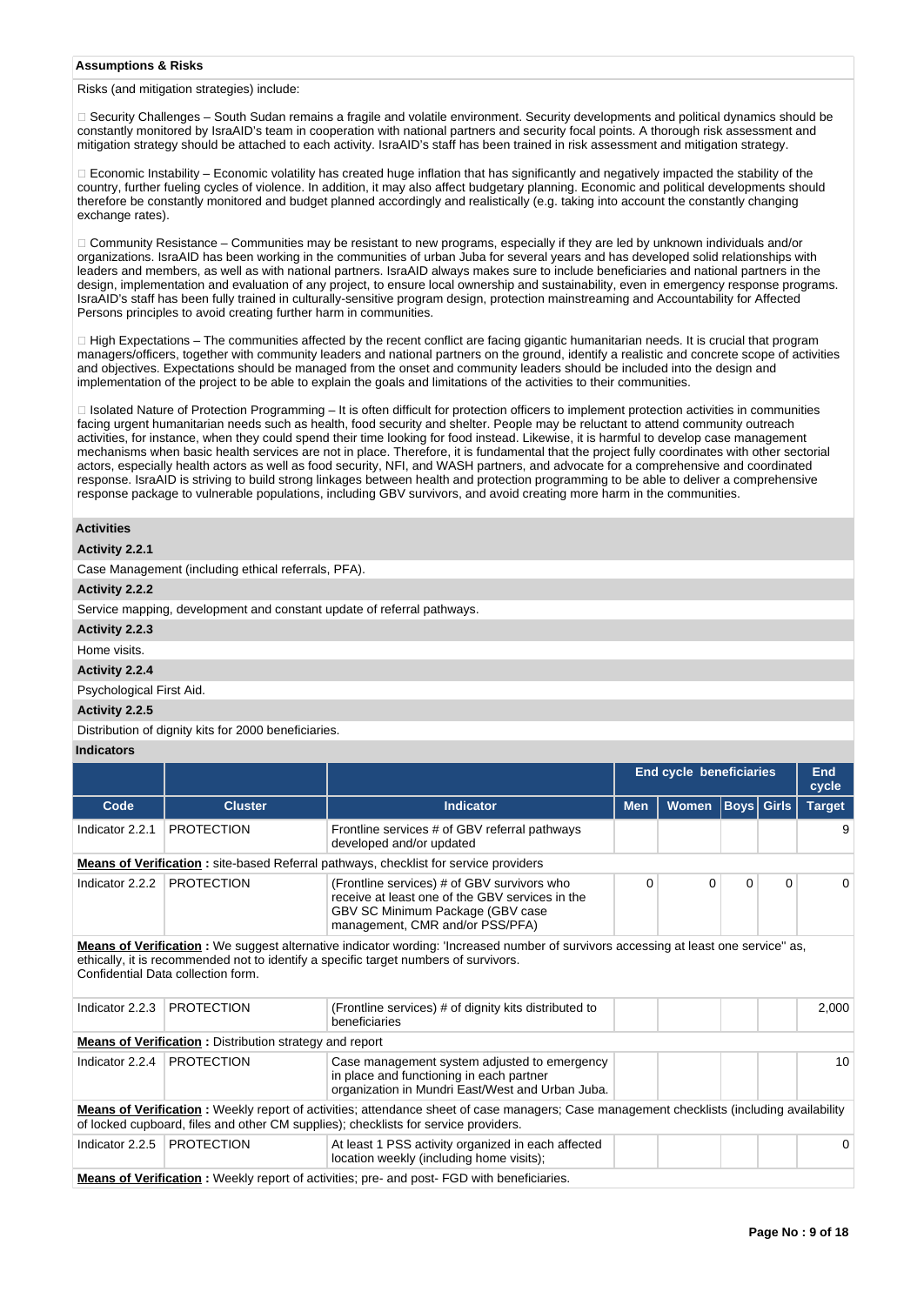| Indicator 2.2.6   PROTECTION                                                       |  | At least 80% of sample community members<br>satisfied with medical and PSS services at the<br>end of program. |  |  |  |  |  |  |
|------------------------------------------------------------------------------------|--|---------------------------------------------------------------------------------------------------------------|--|--|--|--|--|--|
| <b>Means of Verification:</b> pre-Post-FGD with sample beneficiaries.              |  |                                                                                                               |  |  |  |  |  |  |
| <b>Additional Targets:</b> For outcome 1, output 1, additional indicators include: |  |                                                                                                               |  |  |  |  |  |  |

- At least 70% of increase in knowledge and practice of focal points.

For outcome 1, output 2, additional indicators include:

- Increased communities' satisfaction with services – especially among women and girls.

For outcome 2, output 1, additional indicators include:

- At least 40% increase in knowledge and practice of service providers;

- At least 80% of trained services applying minimum standards of care for working with GBV survivors.

For outcome 2, output 2, additional indicators include:

- Case management system adjusted to emergency in place and functioning;

- At least 1 PSS activity organized in each affected location weekly (including home visits);

- At least 50% of increase in positive perception towards medical, PSS services and focal points; (or At least 80% of sample community members satisfied with medical and PSS services).

Note: here we also revise the indicator "increased access to GBV services".

# **M & R**

# **Monitoring & Reporting plan**

Monitoring Strategy: FGD will be organized at the beginning of the project (First week of october) to further understand baseline, at mid-term to monitor the progress of the project (first week of January) and at the end of the project (last week of March) to evaluate impact. FGD outcomes will be documented into IsraAID's FGD tools and shared with stakeholders. IsraAID has developed and tested a series of monitoring and evaluation tools that were endorsed by UNICEF and that enable us to assess the knowledge and perceptions of communities, as well as knowledge and practice of service providers and focal points. All IsraAID's programmatic staff as well as partners have been comprehensively trained on the utlization and analysis of such tools. The tools are available in hard and soft copies to all stakeholders.

Reporting Strategy: IsraAID and its partners fill-up weekly table reports of activitites (narrative) that can be shared with CHF whenever needed (i.e. weekly, bi-weekly, monthly or quaterly). In addition, IsraAID and its partners fill up the data collection excel sheet on a weekly basis that present all disaggregated data. This can also be shared at any time. Finally, IsraAID will provide a mid-term (end of January) and final narrative report (April) compiling and analyzing both qualitative and quantitative data from the weekly table of activiites and data collection sheet. The final report will also include an evaluation analysis.

All IsraAID's staff and partners have been involved in the development of the logical framework and M&E strategy of this project, and will therefore be able to implement and report accordingly. One IsraAID staff will be appointed to collect, review and systemize all reports from partners and other staff, on a weekly basis, for CHF activities in each location.

In addition, the 5Ws will be completed on a monthly basis as HRP partner. Finally, IsraAID and partners will provide weekly updates at GBV Sub-Cluster, Protection Cluster, Urban Actors Meeting and State GBV Working Groups.

# **Workplan**

| <b>Activitydescription</b>                                                                                                                                        | Year | $\mathbf{1}$ | $\overline{2}$ | 3            | 5 | 6 | 7 | 8 | 9 | 10 <sub>1</sub> |              | $ 12\rangle$ |
|-------------------------------------------------------------------------------------------------------------------------------------------------------------------|------|--------------|----------------|--------------|---|---|---|---|---|-----------------|--------------|--------------|
| Activity 1.1.1: Training of 120 community focal points and ongoing weekly technical<br>support to focal points                                                    | 2016 |              |                |              |   |   |   |   |   | X               |              |              |
|                                                                                                                                                                   | 2017 | X            |                |              |   |   |   |   |   |                 |              |              |
| Activity 1.1.2: Training of 25 social workers in prevention                                                                                                       | 2016 |              |                |              |   |   |   |   |   | X               |              |              |
|                                                                                                                                                                   | 2017 |              |                |              |   |   |   |   |   |                 |              |              |
| Activity 1.2.1: Weekly outreach activities in communities (awareness-raising<br>through lectures, dramas, theatres, music, small- medium- and large-scale events) | 2016 |              |                |              |   |   |   |   |   | $\mathsf{X}$    | Ιx.          | $\mathsf{X}$ |
|                                                                                                                                                                   |      |              | $X$ $X$        | ΙX.          |   |   |   |   |   |                 |              |              |
| Activity 1.2.2: Home visits in communities (including discussion on prevention)                                                                                   | 2016 |              |                |              |   |   |   |   |   | X               | X.           | $\mathsf{X}$ |
|                                                                                                                                                                   | 2017 |              | $X$ $X$        | $\mathsf{X}$ |   |   |   |   |   |                 |              |              |
| Activity 1.2.3: Women and youth groups (which includes three components:<br>discussion group, awareness-raising and vocational training/income-generating         |      |              |                |              |   |   |   |   |   | X               | X.           | $\mathsf{X}$ |
| activities)                                                                                                                                                       |      |              | $x \mid x$     | $\mathsf{X}$ |   |   |   |   |   |                 |              |              |
| Activity 1.2.4: Safety audits throught FGD                                                                                                                        |      |              |                |              |   |   |   |   |   | X               |              |              |
|                                                                                                                                                                   | 2017 | X            |                | X            |   |   |   |   |   |                 |              |              |
| Activity 2.1.1: Training of 75 service providers in case management in Emergency.                                                                                 | 2016 |              |                |              |   |   |   |   |   |                 | X            |              |
|                                                                                                                                                                   |      |              |                |              |   |   |   |   |   |                 |              |              |
| Activity 2.1.2: Training of 75 service providers in MHPSS (including PFA).                                                                                        | 2016 |              |                |              |   |   |   |   |   |                 | X            |              |
|                                                                                                                                                                   |      |              |                |              |   |   |   |   |   |                 |              |              |
| Activity 2.1.3: Training of 205 individuals on basic GBV (includes response).                                                                                     | 2016 |              |                |              |   |   |   |   |   | X               | <sup>X</sup> |              |
|                                                                                                                                                                   | 2017 |              |                |              |   |   |   |   |   |                 |              |              |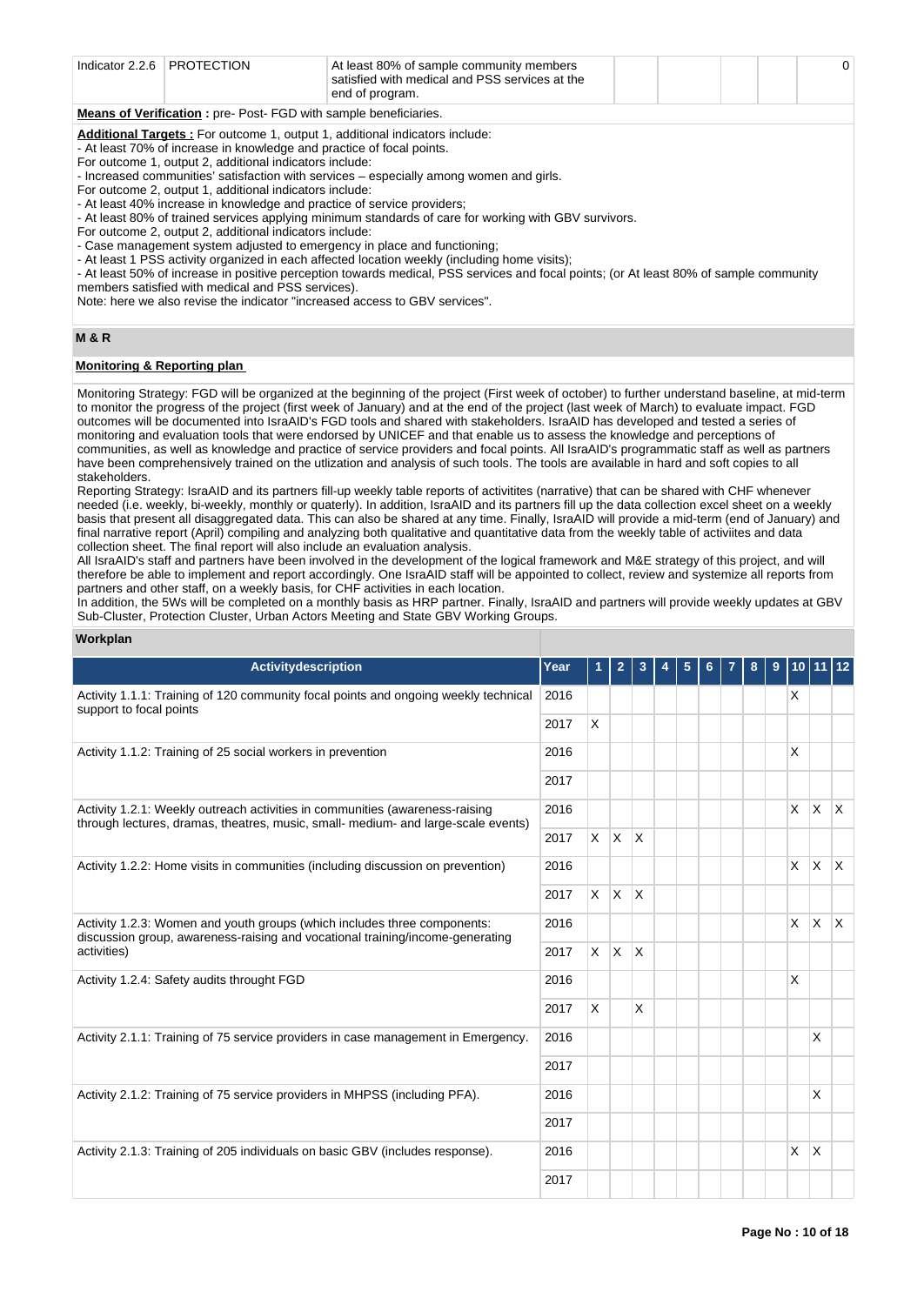| Activity 2.1.4: Continuing technical support to all trained service providers and<br>other participants. |  |          |              |              |  |              |        | X | X. |
|----------------------------------------------------------------------------------------------------------|--|----------|--------------|--------------|--|--------------|--------|---|----|
|                                                                                                          |  | $\times$ | $\mathsf{X}$ | ΙX.          |  |              |        |   |    |
| Activity 2.2.1: Case Management (including ethical referrals, PFA).                                      |  |          |              |              |  | $\times$     |        | X | X. |
|                                                                                                          |  | X        | $\mathsf{X}$ | <sup>X</sup> |  |              |        |   |    |
| Activity 2.2.2: Service mapping, development and constant update of referral<br>pathways.                |  |          |              |              |  | $\mathsf{x}$ |        |   | X. |
|                                                                                                          |  |          | <b>X</b>     |              |  |              |        |   |    |
| Activity 2.2.3: Home visits.                                                                             |  |          |              |              |  |              | X<br>X |   | X. |
|                                                                                                          |  |          | $x \mid x$   | $\mathsf{X}$ |  |              |        |   |    |
| Activity 2.2.4: Psychological First Aid.                                                                 |  |          |              |              |  |              | X<br>X |   | X. |
|                                                                                                          |  | $\times$ | $\mathsf{X}$ | ΙX.          |  |              |        |   |    |
| Activity 2.2.5: Distribution of dignity kits for 2000 beneficiaries.                                     |  |          |              |              |  |              | X      |   |    |
|                                                                                                          |  |          |              |              |  |              |        |   |    |

# **OTHER INFO**

# **Accountability to Affected Populations**

All above-mentioned activities are implemented in accordance with a thorough needs assessment that was conducted by IsraAID in the aftermath of the fighting in consultation with community leaders and representatives. Throughout the project, IsraAID will continue to organize consultative meetings with community representatives on a regular basis to ensure inclusiveness, accountability, local ownership and sustainability. In addition, IsraAID will organize mid-term monitoring FGD to assess the perception of the programs by beneficiaries and analyze intermediate targets as well as final FGD to evaluate actual outcomes and outputs. Finally, at the end of the program, IsraAID organizes a discussion with both its staff and a sample of beneficiaries to analyze the evaluation and identify best practices, lessons learned, challenges and remaining gaps for knowledge management and reporting purposes.

Throughout its programs, IsraAID has placed a particular emphasis on IASC AAP principles. It continuously trained its own staff as well as national partners on those principles and how to incorporate them into activities.

IsraAID makes sure to include community members, service providers and other beneficiaries throughout the project cycle, from needs assessment to evaluation, by organizing regular FGD and consultation meetings in the communities (on a bi-weekly basis) and briefings with service providers and partners. Those discussions and briefings provide a platform of dialogue for feedback mechanisms from the beneficiaries. They offer a unique opportunity to discuss challenges, gaps and explore solutions in a participatory manner. For sensitive requests and/or complaints, beneficiaries are also informed that they can directly contact (by phone, email or at the office) a speifically identified staff, not associated with the project. IsraAID has placed a particular emphasis on accountability to affected individuals with disability, ensuring their full participation in the design, implementation, monitoring and evaluation frameworks of the project. IsraAID has a series of practical and user-friendly tools and checklists that all staff are required to use both at management and at the field/community level to ensure sustainability, local ownership, do-no-harm and effective implementtion of program. Tools are all available to all in hard and soft copies.

IsraAID's staff has been fully trained in culturally-sensitive program design, protection mainstreaming and Accountability to Affected Persons principles to avoid creating harm in communities.

**Implementation Plan**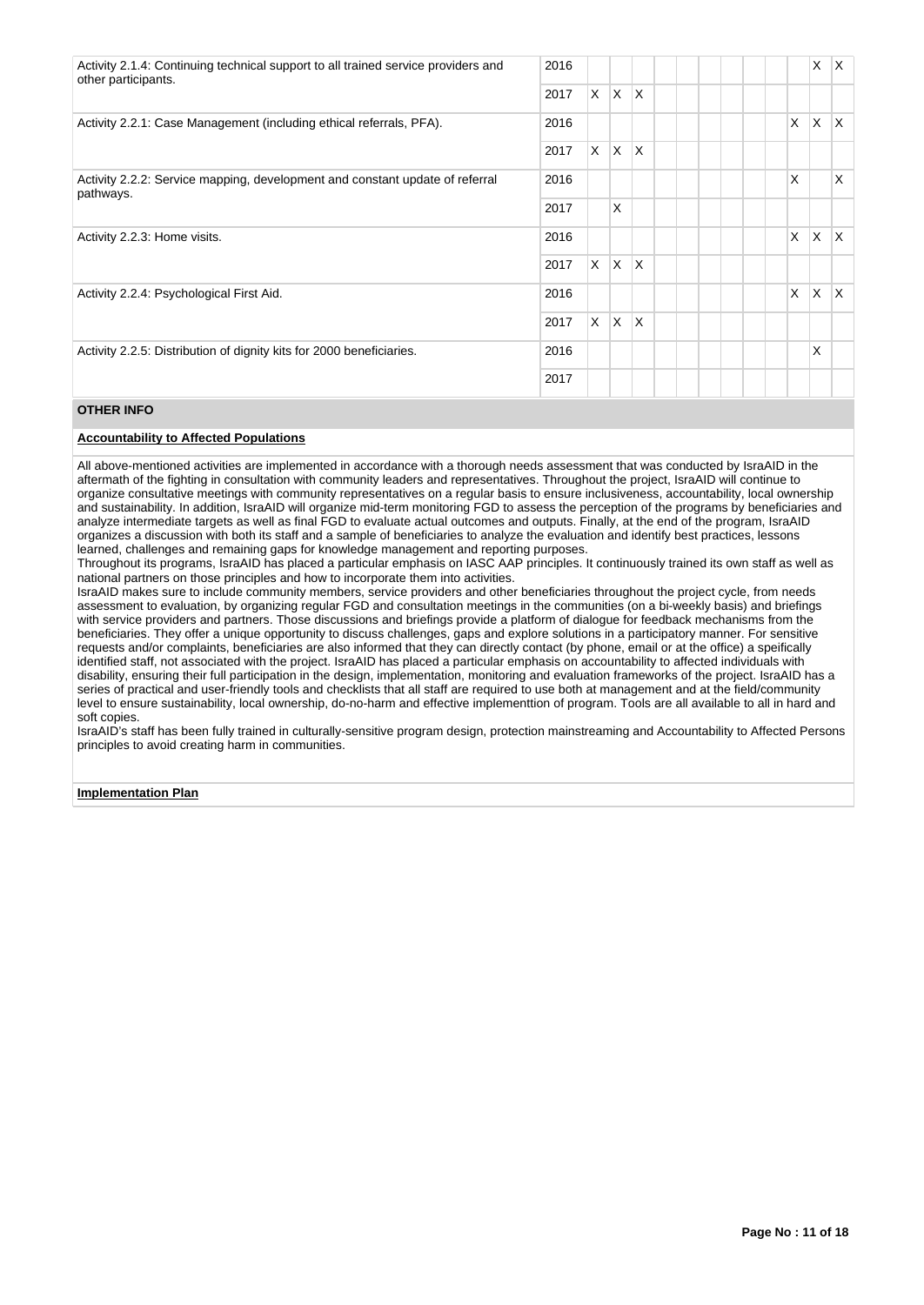In Mundri, IsraAID will sub-grant parts of the funding to MAYA and will continue to provide on-going and on-the-job technical support to MAYA's staff. MAYA particularly needs training and technical support in case management, program design and implementation, monitoring and evaluation and budgeting for non-profit. IsraAID will therefore attach advisors to MAYA, throughout the project, who will provide on-thejob training and support to MAYA's management staff and social workers and will monitor the implementation of activities. MAYA fills up the table report of activities on a weekly basis, together with the data collection sheet – that it then shares with IsraAID's focal person who is in charge of reviewing, systemizing and commenting on the information. IsraAID's advisors, together with MAYA, are then responsible for identifying best practices, challenges and gaps, and exploring effective solutions and action points for improvement.

Allocation of roles: • Social workers/community mobilizers collect data from the field (using the field reporting form) that they share on a weekly basis with MAYA's program manager;

• MAYA's program manager is then responsible for compiling and systemizing the information into the weekly table of activity and excel data collection form, and sharing with IsraAID's advisor and field coordinator;

• IsraAID's field coordinator reviews, systemize information, and compares it with actual targets;

• The advisor is in charge of addressing professional gaps and challenges, discussing with MAYA team and organizing training sessions and/or professional briefings accordingly;

• MAYA managers, together with social workers, are responsible for organizing pre- mid- and final monitoring and evaluation FGD with beneficiaries, in accordance with the M&E strategy developed together with IsraAID's advisor. The advisor is in charge of providing technical support on M&E;

• MAYA's finance officer and programs managers, together with IsraAID, have developed a concrete and realistic budget. Program and finance managers, together with IsraAID's advisors, will develop a monthly cash focus based on the activity workplan. This monthly budget plan will be monitored on a weekly basis by the program manager, who will make sure that all weekly expenditures are incorporated into the weekly expense report template. IsraAID provides technical support in the process. MAYA's finance officer shares the consolidated expense report on a monthly basis with IsraAID, who is in charge of supervising budget expenditures versus budget plan.

In Mundri, IsraAID and MAYA have excellent relationships with the government authorities, religious institutions and community structures, which allow for an effective and sustainable implementation of the program.

In Urban Juba, IsraAID's social workers, together with the social workers of IsraAID's national partners (CCC, ADCORD, SCA), have allocated themselves to specific areas of operations. All social workers are responsible for collecting information from the field using the field reporting form, and sharing with the project manager on a weekly basis – who is then in charge of filling up both the weekly table of activities and the data collection sheet. Staff meetings are organized every Monday with all staff to ensure smooth coordination between programs and operations, and among programs themselves. Every Tuesday, IsraAID organizes a comprehensive professional briefing on protection with its staff and partners. All field staff from each partner organization operating in Juba are invited to attend. IsraAID has elaborated a user-friendly service and activity matrix that identifies the scope of activities and geographical coverage of each actor operating in Urban Juba in order to avoid duplication and ensure complementarity in response. IsraAID organizes regular one-to-one

meetings with other partners operating in the area, and leads the GBV State Working Group to maximize coope

**Coordination with other Organizations in project area**

| Name of the organization                                                                      | Areas/activities of collaboration and rationale                                                                                                                                                                                                                                                                                                                                                                                                                                                                                                                                       |
|-----------------------------------------------------------------------------------------------|---------------------------------------------------------------------------------------------------------------------------------------------------------------------------------------------------------------------------------------------------------------------------------------------------------------------------------------------------------------------------------------------------------------------------------------------------------------------------------------------------------------------------------------------------------------------------------------|
| Mundri Active Youth Association (CBO)                                                         | MAYA has been IsraAID's partner since 2015 in Mundri East/West.<br>IsraAID has been comprehensively training MAYA's social workers,<br>management staff and community mobilizers and has been<br>accompanying them in their efforts to design, implement and<br>evaluate sustainable and impact-oriented protection prevention and<br>response activities and services.                                                                                                                                                                                                               |
| Street Children Aid (CBO)                                                                     | IsraAID is partnering with SCA to strengthen their capacity in GBV<br>prevention and response programming. SCA has attached social<br>workers to IsraAID to receive on-the-job training during this<br>emergency in Urban Juba. Thus, the rationale is to accompany SCA<br>in its effort to become a strong GBV partner and be able to<br>independently design and implement its own GBV response<br>programs in the near future.                                                                                                                                                     |
| State Ministry of Education, Gender and Social Welfare, Directorate<br>of Gender, Jubek State | The Directorate of Gender has been IsraAID's partner since 2011.<br>IsraAID has been comprehensively training and providing continuous<br>technical support to its social workers. All activities are therefore<br>implemented in full cooperation with the Ministry's social workers in<br>Urban Juba.                                                                                                                                                                                                                                                                               |
| ADCORD (CBO)                                                                                  | ADCORD is operating in some communities in Urban Juba and<br>closely works with the 5 PHCCs. IsraAID, as lead agency for GBV<br>response in Urban Juba, has developed a service and activity matrix<br>that clearly identifies each agency's specific area of intervention per<br>activity and locaction. IsraAID is closely working with ADCORD on<br>any issue related to PHCCs and medical response (e.g. training of<br>medical staff, CMR, request of supplies etc.) and is seeking to<br>include ADCORD in its current outreach activities in its 4 locations of<br>operations. |
| <b>IRC</b>                                                                                    | IsraAID is closely and effectively cooperating with IRC for program<br>activities in Urban Juba to avoid duplication and ensure<br>complementarity in response. IRC and IsraAID are covering different<br>areas in need and are complementing each other's activity.                                                                                                                                                                                                                                                                                                                  |
| Confident Children out of Conflict (CBO)                                                      | IsraAID has been partnering with CCC since 2011, training and<br>providing technical support to its social workers. Like with ADCORD<br>and IRC, IsraAID is closely cooperating with CCC regarding the<br>emergency response strategy in Urban Juba and continues to<br>provide technical support (especially on case management) to the<br>staff when requested by CCC.                                                                                                                                                                                                              |
| <b>Environment Marker Of The Project</b>                                                      |                                                                                                                                                                                                                                                                                                                                                                                                                                                                                                                                                                                       |
| A  Noutral lmnaat on anvironmant with mitiagtion or onbonagm                                  |                                                                                                                                                                                                                                                                                                                                                                                                                                                                                                                                                                                       |

A+: Neutral Impact on environment with mitigation or enhancement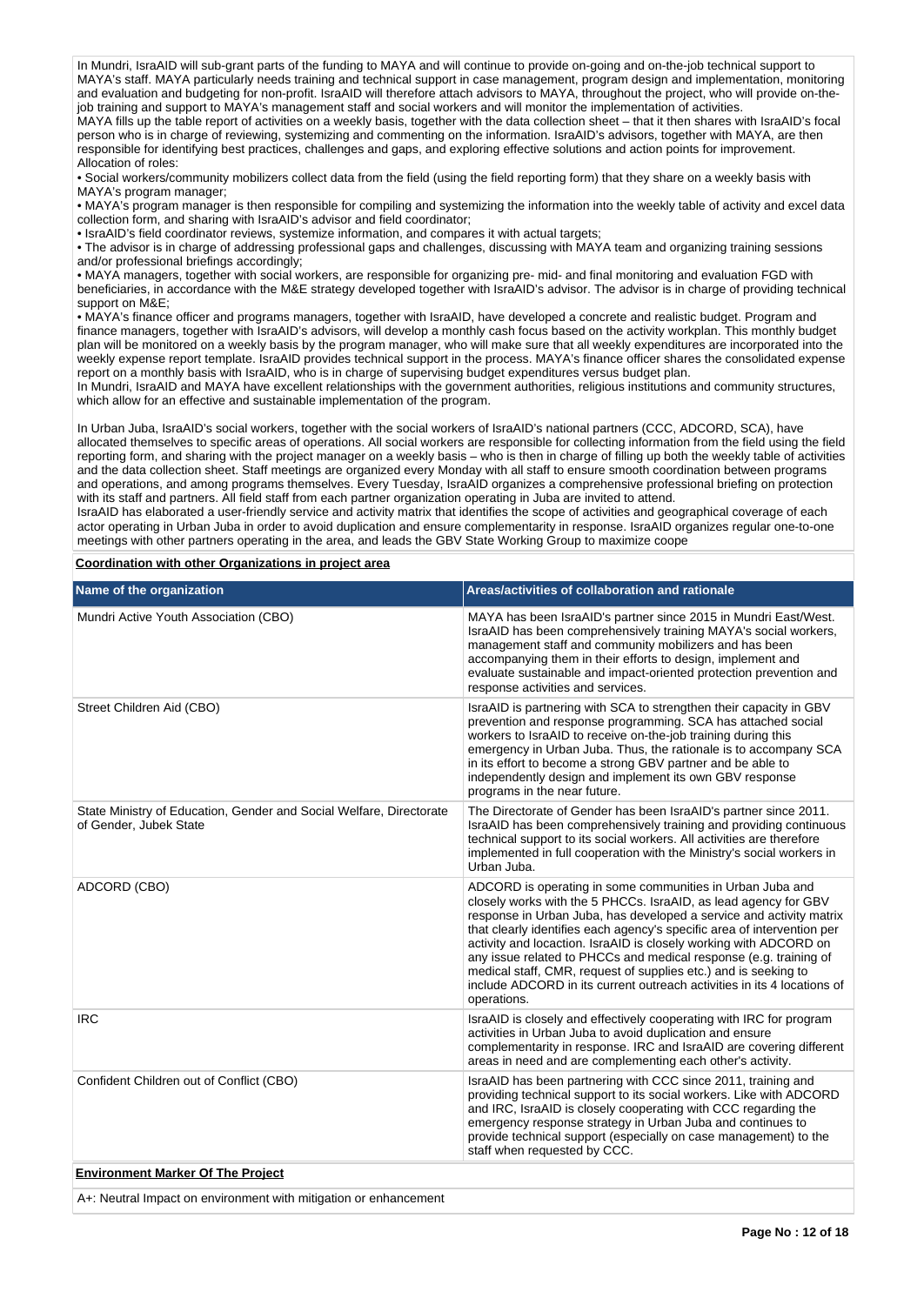#### **Gender Marker Of The Project**

2b-The principal purpose of the project is to advance gender equality

#### **Justify Chosen Gender Marker Code**

The project fully embraces a gender sensitive approach. A gender analysis was included in the situational analysis, need assessment and risk assessment. All Community- and Professional-Based Focus Groups (as well as formal and informal discussions/interviews) before, throughout and after the completion of the project include a proportionate and representative number of men, women, boys and girls. Each category is fully represented in the decision-making process related to each component of the project. The activities also make sure to target a proportionate and representative number of men, women, boys and girls – addressing the specific needs of each category. Even in women groups' activities, men are consulted, invited, and updated so that they can also benefit from the fruits of the activities. When some activities only target women and girls, such as distribution of dignity kits, the Project's staff makes sure to fully brief men on the nature of the distribution and involve when needed and feasible.

## **Protection Mainstreaming**

IsraAID has developed protection mainstreaming training modules (1-2 days) for both its own staff across sectors (health, protection and education) and for its national partners. Protection Mainstreaming is one of IsraAID's core implementing principles. IsraAID ensures protection mainstreaming by:

• Training staff and national partners

• Conducting regular protection mapping to identify and be able to decrease threats and vulnerabilities, as well as identify and maximize positive coping mechanisms (see latest in Mundri in January 2016 and Urban Juba August 2016) in order to mitigate negative impacts on safety and dignity of the beneficiaries

• Developing, based on protection mapping, protection risk analysis and protection mainstreaming plans, with concrete mitigation measures and strategies

• Conducting regular monitoring and evaluation exercises (FGD, consultative meetings and interviews with key informants) to assess the perceptions of the community towards the program and analyze the effectiveness of the mainstreaming activities on the protection environment

• Collect best practices, lessons learned, challenges and recommendations (in IsraAID's knowledge management matrix) to inform future humanitarian interventions

All tools are available to all staff and partners in hard and soft copies.

#### **Country Specific Information**

# **Safety and Security**

In Urban Juba, the situation is relatively stable and calm after the heavy hostilities of July. In Mundri, the situation remained volatile throughout August, but has stabilized in September. Communication networks remained shot down until the second week of September in Mundri.

IsraAID's staff has been trained in risk assessment and mitigation strategy - with a particular emphasis on security and risk management. IsraAID's staff uses a series of security checklists, tools and protocols that enable them to identiy threats and vulnerabilities related to each activity and each location, and report accordingly to risk management.

IsraAID benefits from a vast network of community mechanisms, government officials, religious structures and other stakeholders that enable the organization to have access to timely and accurate security information, and develop relevant mitigation and response strategies accordingly.

IsraAID is currently planning to conduct a First Aid Training for its entire field staff.

# **Access**

Currently, in Urban Juba, there is no any particular challenge to accessing communities and areas of operation. IsraAID has safe means of transportation to allow its field and management staff to access activities. All drivers have been trained on confidentiality and SEA, and have all signed confidentiality and SEA forms.

Movement from Juba to Mundri is currently hampered as it is not safe to travel by road and no flight has yet been resumed. However, on September 10, discussions with MAF started to identify a new flight timetable. Flights are expected to resume within the month of September as the security situation is currently stable.

Within Mundri, movement remains slow as staff and communities are still monitoring the security situation. Activities have not fully resumed and are limited to home visits, case management and PFA for now. As the situation is relatively stable and calm, activities are expected to scale up by the end of the month.

The communication network has been unoperational in Mundri for the past 3 weeks. However, communication network reopened on September 4th in one of the payams of Mundri East, and in all Mundri on September 8th.

#### **BUDGET**

| Code | <b>Budget Line Description</b>                                                                                                                                                                      |   | D / S Quantity | <b>Unit</b><br>cost | <b>Duration</b><br><b>Recurran</b><br><b>ce</b> | $\frac{9}{6}$<br>charged<br>to CHF | <b>Total Cost</b> |
|------|-----------------------------------------------------------------------------------------------------------------------------------------------------------------------------------------------------|---|----------------|---------------------|-------------------------------------------------|------------------------------------|-------------------|
|      | <b>Staff and Other Personnel Costs</b>                                                                                                                                                              |   |                |                     |                                                 |                                    |                   |
| 1.1  | Case Management Advisor for Mundri                                                                                                                                                                  | D |                | 1,800<br>.00        | 5                                               | 100.00                             | 9,000.00          |
|      | Full-time technical support provided to national partner on case management/case supervision. Salary includes organizational<br>costs (tax fees, insurance). This advisor will be placed in Mundri. |   |                |                     |                                                 |                                    |                   |
| 1.2  | 20% Contribution to Health Program Manager                                                                                                                                                          | S |                | 1,620<br>.00        | 6                                               | 20.00                              | 1.944.00          |
|      | The Health program manager will travel to Mundri to provide CMR training and technical support with medical personnel.                                                                              |   |                |                     |                                                 |                                    |                   |
| 1.3  | 10% Contribution to Country Director                                                                                                                                                                | S |                | 7,050<br>.00        | 6                                               | 10.00                              | 4,230.00          |
|      | This includes salary and accommodation/food allowances (all organizational costs) of international CD                                                                                               |   |                |                     |                                                 |                                    |                   |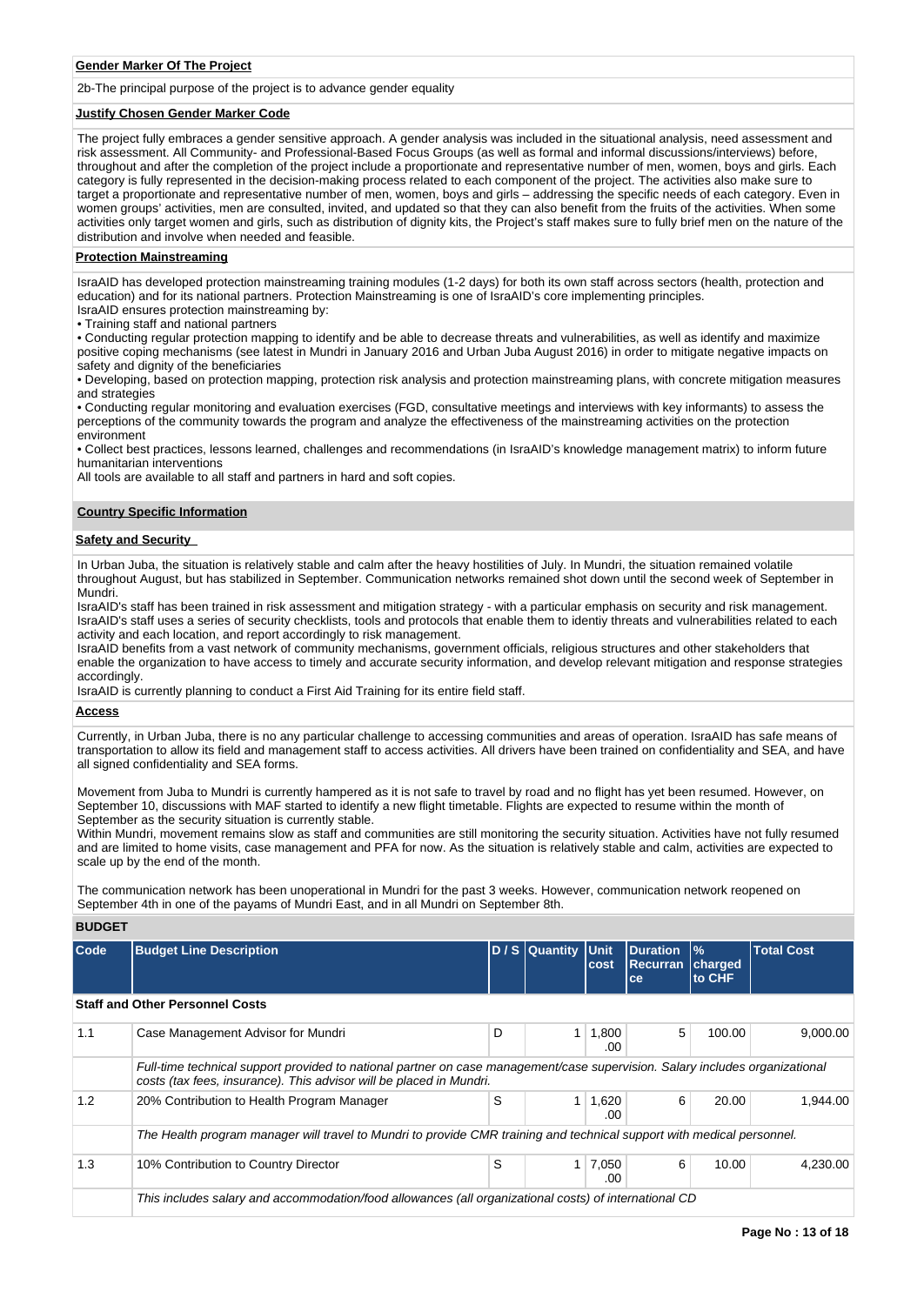| 1.4       | 10% Contribution to Programs Coordinator                                                                                   | S      |                | $1 \mid 1,690$<br>.00 | 6 | 10.00  | 1,014.00  |
|-----------|----------------------------------------------------------------------------------------------------------------------------|--------|----------------|-----------------------|---|--------|-----------|
|           | Programs coordinator will contribute to data collection, reporting and monitoring and evaluation.                          |        |                |                       |   |        |           |
| 1.5       | 20% Contribution to Finance                                                                                                | S      |                | $1 \mid 1,620$<br>.00 | 6 | 20.00  | 1,944.00  |
|           | Finance manager will arrange all financial transactions and ensure timely financial reporting.                             |        |                |                       |   |        |           |
| 1.6       | 20% Contribution to Admin and Logistics support                                                                            | 20.00  | 792.00         |                       |   |        |           |
|           | Logistics will contribute to purchase and procurement of supplies and provide support to national partner in this respect. |        |                |                       |   |        |           |
| 1.7       | Food and travel allowance for CMR trainers from Juba to<br>Mundri                                                          | 100.00 | 200.00         |                       |   |        |           |
|           | 2 times 10-day presence in Mundri for training                                                                             |        |                |                       |   |        |           |
|           | <b>Section Total</b>                                                                                                       |        |                |                       |   |        | 19,124.00 |
|           | Supplies, Commodities, Materials                                                                                           |        |                |                       |   |        |           |
| 2.1       | Weekly community outreach in Juba                                                                                          | D      |                | 1   500.0<br>0        | 4 | 100.00 | 2,000.00  |
|           | Refreshment and communication materials for Only from month of december to March                                           |        |                |                       |   |        |           |
| $2.2\,$   | Weekly women/youth group in Juba                                                                                           | D      |                | 1   500.0<br>0        | 4 | 100.00 | 2.000.00  |
|           | Refreshment and communication materials for Only from month of december to March                                           |        |                |                       |   |        |           |
| 2.3       | Transportation of dignity kits from Mundri to Juba                                                                         | D      | 1 <sup>1</sup> | 1,000<br>.00          | 1 | 100.00 | 1,000.00  |
|           | IsraAID requested 2000 DK to UNFPA for Mundri and will need support to transport from Juba to Mundri.                      |        |                |                       |   |        |           |
| 2.4       | Catridge                                                                                                                   | D      |                | $2 \mid 150.0$<br>0   | 1 | 100.00 | 300.00    |
|           | For printing of training and communication materials for Juba and Mundri programs                                          |        |                |                       |   |        |           |
| 2.5       | Food and refreshment for review training of 40 focal points in<br>Juba                                                     | D      |                | 40 10.00              | 3 | 100.00 | 1,200.00  |
|           | 3-day review training for 40 focal points                                                                                  |        |                |                       |   |        |           |
| 2.6       | T.shirts and identification badges for 160 focal points in Juba<br>and Mundri                                              | D      |                | 160 20.00             | 1 | 100.00 | 3,200.00  |
|           | T. shirts for focal points with key messages                                                                               |        |                |                       |   |        |           |
| 2.7       | Material support for focal points                                                                                          | D      |                | 40 20.00              | 4 | 100.00 | 3,200.00  |
|           | Focal points receive material support for the benefit of their communities on a monthly basis in Juba.                     |        |                |                       |   |        |           |
| 2.8       | <b>Banners</b>                                                                                                             | D      |                | 6 30.00               | 1 | 100.00 | 180.00    |
|           | 1 Communication banner in each affected communities with key messages for Mundri                                           |        |                |                       |   |        |           |
| 2.9       | Leaflets/referral pathways printed with pictures                                                                           | D      | 1000           | 5.00                  | 1 | 100.00 | 5,000.00  |
|           | Printing of 1000 leaflets cards with services                                                                              |        |                |                       |   |        |           |
|           | <b>Section Total</b>                                                                                                       |        |                |                       |   |        | 18,080.00 |
| Equipment |                                                                                                                            |        |                |                       |   |        |           |
| 3.1       | Tent                                                                                                                       | D      |                | $7 \mid 2,800$<br>.00 | 1 | 100.00 | 19,600.00 |
|           | Purchase of 7 tents to support women and youth activities in 7 locations: 1 in Urban Juba and 6 in Mundri                  |        |                |                       |   |        |           |
| 3.2       | Thuraya                                                                                                                    | D      |                | $2 \mid 1,285$<br>.00 | 1 | 100.00 | 2,570.00  |
|           | 1 for each county in Mundri                                                                                                |        |                |                       |   |        |           |
|           | <b>Section Total</b>                                                                                                       |        |                |                       |   |        | 22,170.00 |
|           | <b>Contractual Services</b>                                                                                                |        |                |                       |   |        |           |
| 4.1       | Programmatic Advisor (Emergency) for Mundri                                                                                | D      |                | $1 \mid 2,100$<br>.00 | 4 | 100.00 | 8,400.00  |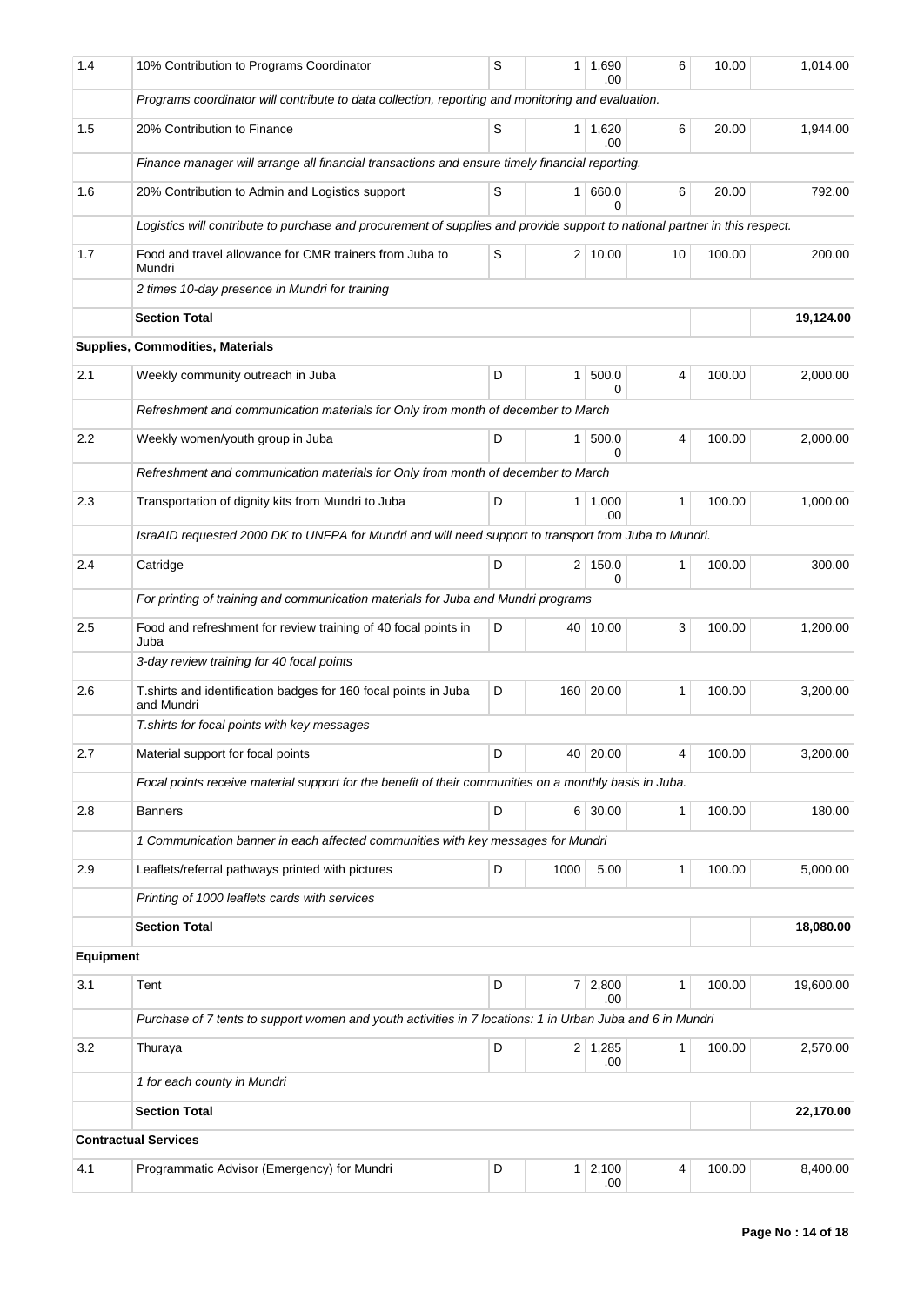|               | Hire of consultant for the emergency response to be attached to national partner for on-the-job capacity-building and ongoing<br>technical support.                                                                                      |   |                |                            |     |        |           |
|---------------|------------------------------------------------------------------------------------------------------------------------------------------------------------------------------------------------------------------------------------------|---|----------------|----------------------------|-----|--------|-----------|
| 4.2           | Car hire in Juba for implementation of activities in Urban Juba<br>from December to March                                                                                                                                                | D |                | 2   65.00                  | 80  | 100.00 | 10.400.00 |
|               | 2 cars hire for 20 days/month to cover at least 3 locations in Urban Juba over 4 months (Including for case management<br>purposes)                                                                                                      |   |                |                            |     |        |           |
|               | <b>Section Total</b>                                                                                                                                                                                                                     |   |                |                            |     |        | 18,800.00 |
| <b>Travel</b> |                                                                                                                                                                                                                                          |   |                |                            |     |        |           |
| 5.1           | Flight Juba Mundri                                                                                                                                                                                                                       | S | $\overline{4}$ | 500.0<br>0                 | 1   | 100.00 | 2,000.00  |
|               | Return tickets for 4 staff                                                                                                                                                                                                               |   |                |                            |     |        |           |
|               | <b>Section Total</b>                                                                                                                                                                                                                     |   |                |                            |     |        | 2,000.00  |
|               | <b>Transfers and Grants to Counterparts</b>                                                                                                                                                                                              |   |                |                            |     |        |           |
| 6.1           | Rent of hall/fuel for GBV package training (include CM and<br>PFA) for 5 days                                                                                                                                                            | D |                | 2 120.0<br>0               | 5   | 100.00 | 1,200.00  |
|               | 2 5-day training for a total of 50 service providers - by MAYA                                                                                                                                                                           |   |                |                            |     |        |           |
| 6.2           | Food and refreshment for 50 participants for GBV training                                                                                                                                                                                | D |                | 50 10.00                   | 5   | 100.00 | 2,500.00  |
|               | 2 5-day training for a total of 50 service providers - by MAYA                                                                                                                                                                           |   |                |                            |     |        |           |
| 6.3           | Hire of 2 vehicles to cover Mundri East/West                                                                                                                                                                                             | D |                | 2   80.00                  | 100 | 100.00 | 16,000.00 |
|               | Hire of 2 vehicles at 100 usd/day (6 payams as wide distance) for 20 days/months for 6 months (1 vehicle per county covering 3<br>payams each) by MAYA, Mundri (including for case management purposes, and given the vast area covered) |   |                |                            |     |        |           |
| 6.4           | Fuel for 3 motorbikes for hard to reach areas                                                                                                                                                                                            | D | 3              | 300.0<br>0                 | 6   | 100.00 | 5,400.00  |
|               | For case management, follow-up, home visits, emergency etc by MAYA, Mundri                                                                                                                                                               |   |                |                            |     |        |           |
| 6.5           | Food and refreshment for 2 3-day training for 120 community<br>focal point                                                                                                                                                               | D |                | 120 10.00                  | 6   | 100.00 | 7,200.00  |
|               | Initial 3-day training followed by follow-up review training for 40 focal points (20 focal points per payam, 3 in Mundri East and 3 in<br>Mundri West) by MAYA, Mundri                                                                   |   |                |                            |     |        |           |
| 6.6           | Communication and Security (airtime, internet and Thuraya)                                                                                                                                                                               | D |                | $1 \mid 700.0$<br>$\Omega$ | 6   | 100.00 | 4,200.00  |
|               | 700 usd/month for internet access, 160 usd for Thuraya credit and 115usd for communication for 12 social workers by MAYA,<br>Mundri                                                                                                      |   |                |                            |     |        |           |
| 6.7           | Contribution to Salaries for 12 social workers                                                                                                                                                                                           | D |                | $1 \mid 1,500$<br>.00      | 6   | 100.00 | 9.000.00  |
|               | Contribution to monthly salaries for 12 social workers by MAYA, Mundri                                                                                                                                                                   |   |                |                            |     |        |           |
| 6.8           | Contribution to executive director, finance and programs<br>coordinator                                                                                                                                                                  | D |                | $1 \mid 1,000$<br>.00      | 6   | 100.00 | 6,000.00  |
|               | For MAYA, Mundri                                                                                                                                                                                                                         |   |                |                            |     |        |           |
| 6.9           | Contribution to monthly Office rent and fuel                                                                                                                                                                                             | S | 1              | 500.0<br>0                 | 6   | 100.00 | 3,000.00  |
|               | For MAYA, Mundri                                                                                                                                                                                                                         |   |                |                            |     |        |           |
| 6.10          | Contribution to office supplies including supplies for case<br>management                                                                                                                                                                | D | 1 <sup>1</sup> | 150.0<br>0                 | 6   | 100.00 | 900.00    |
|               | This includes purchase of enveloppes, A4 papers, case management files, flip charts, catridge, pens, notebooks for MAYA,<br>Mundri                                                                                                       |   |                |                            |     |        |           |
| 6.11          | Supplies for 2 training                                                                                                                                                                                                                  | D |                | 2 150.0<br>$\Omega$        | 1   | 100.00 | 300.00    |
|               | This includes purchase of 50 notebooks and pencils and certificates, 8 flip charts paper for MAYA, Mundri                                                                                                                                |   |                |                            |     |        |           |
| 6.12          | Transportation and accommodation allowance for 30 service<br>providers to attend training in town                                                                                                                                        | D |                | 30 20.00                   | 6   | 100.00 | 3,600.00  |
|               | for MAYA, Mundri                                                                                                                                                                                                                         |   |                |                            |     |        |           |
| 6.13          | Monthly community support for focal points                                                                                                                                                                                               | D |                | 120 20.00                  | 5   | 100.00 | 12,000.00 |
|               | Focal points receive material support for the benefit of their communities on a monthly basis for MAYA, Mundri                                                                                                                           |   |                |                            |     |        |           |
| 6.14          | Refreshment for 2 weekly outreach activities in 6 locations                                                                                                                                                                              | D | 1200           | 0.50                       | 22  | 100.00 | 13,200.00 |